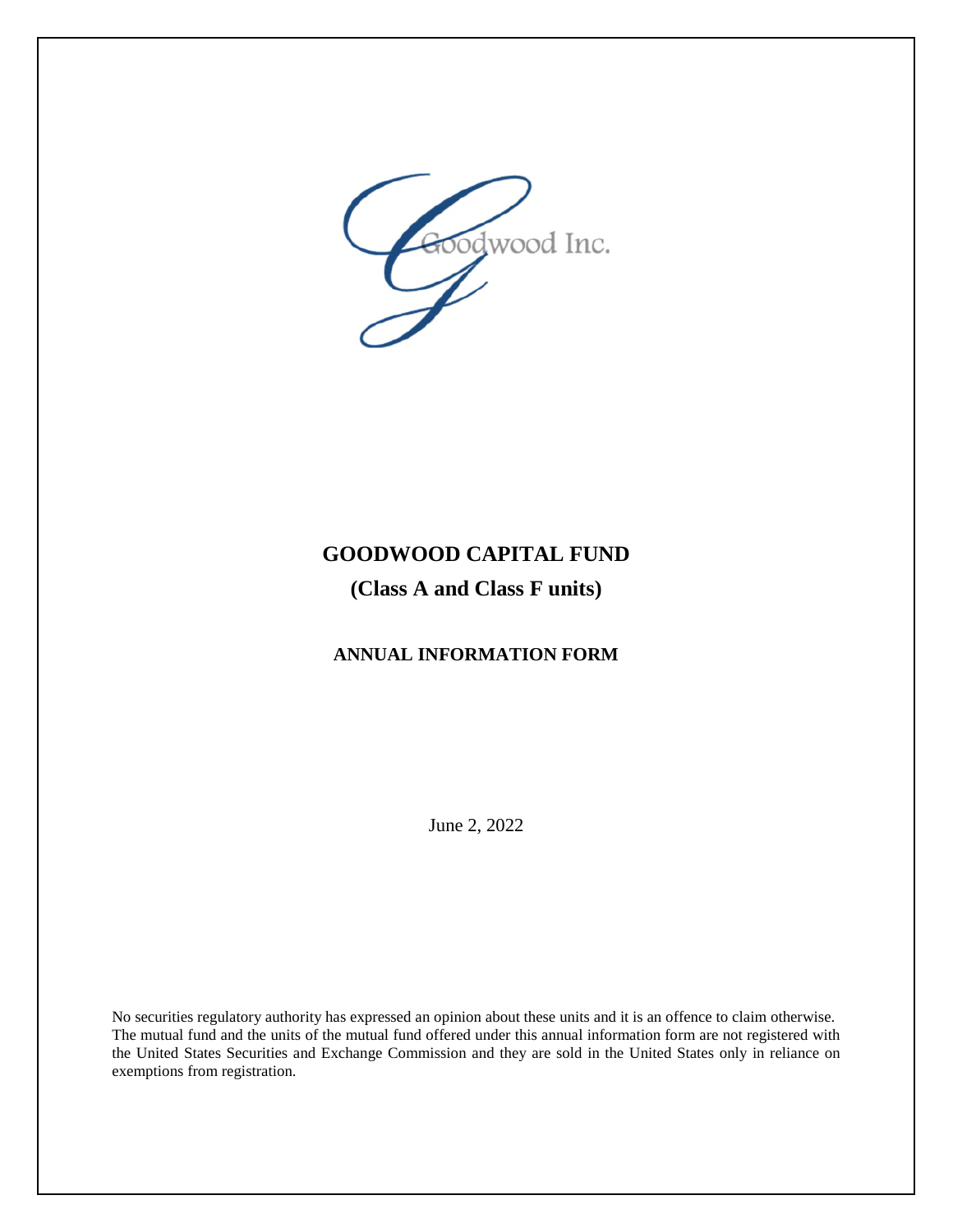# **TABLE OF CONTENTS**

| REMUNERATION OF DIRECTORS, OFFICERS, TRUSTEE AND THE IRC 17 |  |
|-------------------------------------------------------------|--|
|                                                             |  |
|                                                             |  |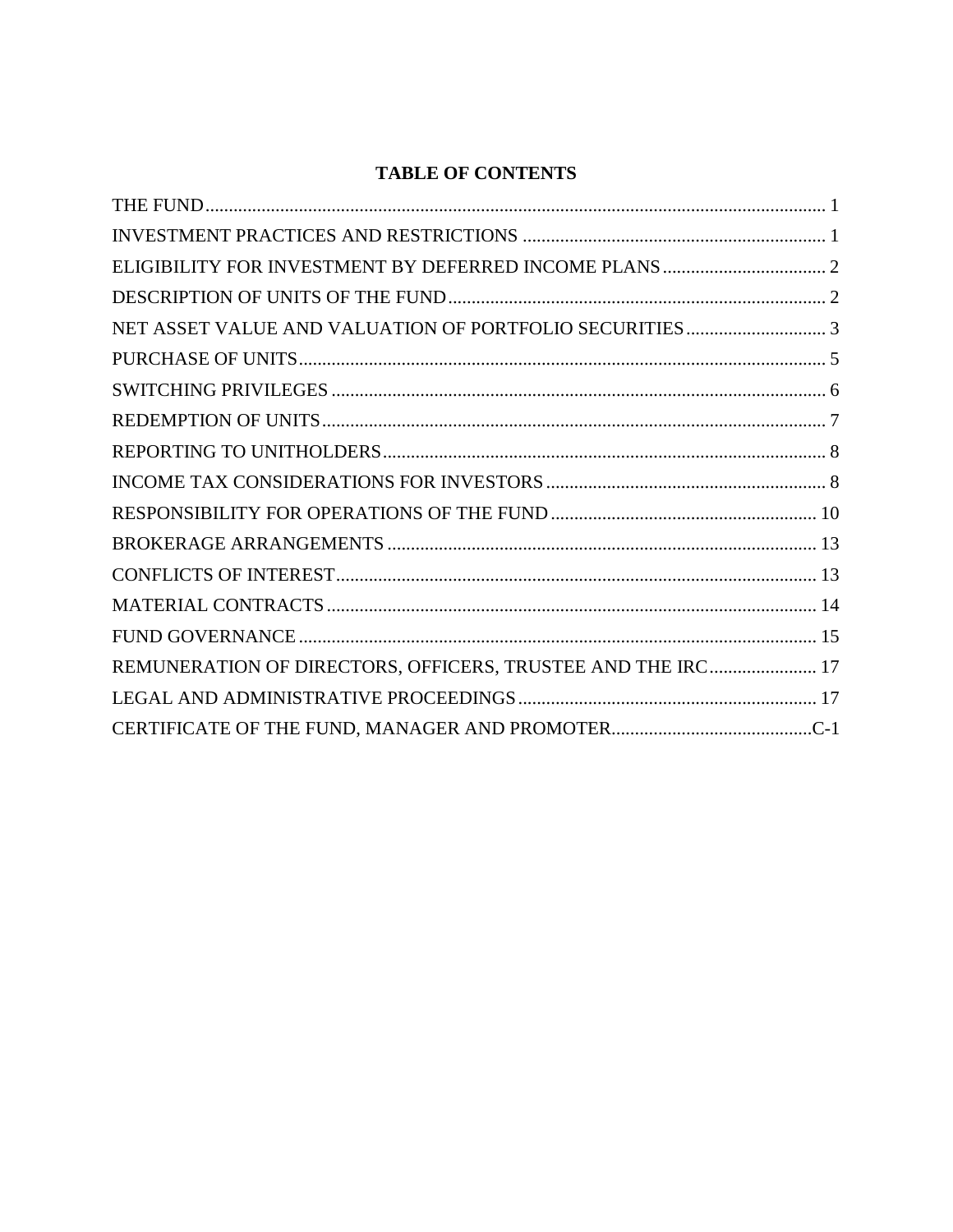#### **THE FUND**

Goodwood Capital Fund (the "Fund") is an open-end mutual fund trust created under the laws of Ontario, which is authorized to issue an unlimited number of classes of units (the "Units"). The Fund was created under the provisions of a declaration of trust dated December 23, 1999. This declaration of trust was amended and restated as a trust agreement on January 27, 2006 and was further amended and restated on March 9, 2010 and June 11, 2014 (the "Trust Agreement"). The only undertaking of the Fund is the investment of its assets.

Goodwood Inc. (the "Manager") is the manager, promoter and portfolio adviser of the Fund. The head office of the Fund and the principal office of the Manager is at 75 Navy Street, Suite 403, Oakville, Ontario L6J 2Z1.

Effective October 4, 2021, Waypoint Investment Partners Inc. (the "Sub-Adviser") was appointed as sub-adviser to the Manager.

## **INVESTMENT PRACTICES AND RESTRICTIONS**

#### **Investment Practices**

The Fund is managed in accordance with the standard investment restrictions and practices prescribed by applicable securities laws, including National Instrument 81-102 – *Investment Funds*  ("NI 81-102") of the Canadian securities regulatory authorities. These restrictions and practices have been designed by the regulatory authorities to ensure that investments of mutual funds are diversified and relatively liquid and to ensure the proper administration of mutual funds.

The proportion of assets of the Fund invested in each kind of such securities will be varied from time to time according to the judgment of the Manager and the outlook for the economy and the financial markets.

No changes will be made to the fundamental investment objectives of the Fund without the prior approval of the unitholders of the Fund holding more than one-half of the Units represented (in person or by proxy) at a unitholder meeting called for the purpose of approving the change.

#### **Investment Restrictions**

The Manager is an investment dealer and acts as portfolio adviser for the Fund. Accordingly, the Fund is considered to be a "dealer managed" investment fund for the purposes of NI 81-102. Applicable securities legislation imposes restrictions on investments made by dealer managed investment funds. In accordance with such rules, the Fund may not make an investment in any class of securities of any issuer (other than those guaranteed by the Government of Canada, the government of a province of Canada or an agency of the foregoing) (i) during, or for 60 days after, the period in which the Manager or an associate or affiliate of the Manager acts as an underwriter in the distribution of securities of such class or (ii) of which any director, officer or employee of the Manager or an affiliate or associate of the Manager, is a partner, director or officer, if such person participates in the formulation of, influences or has access prior to implementation of,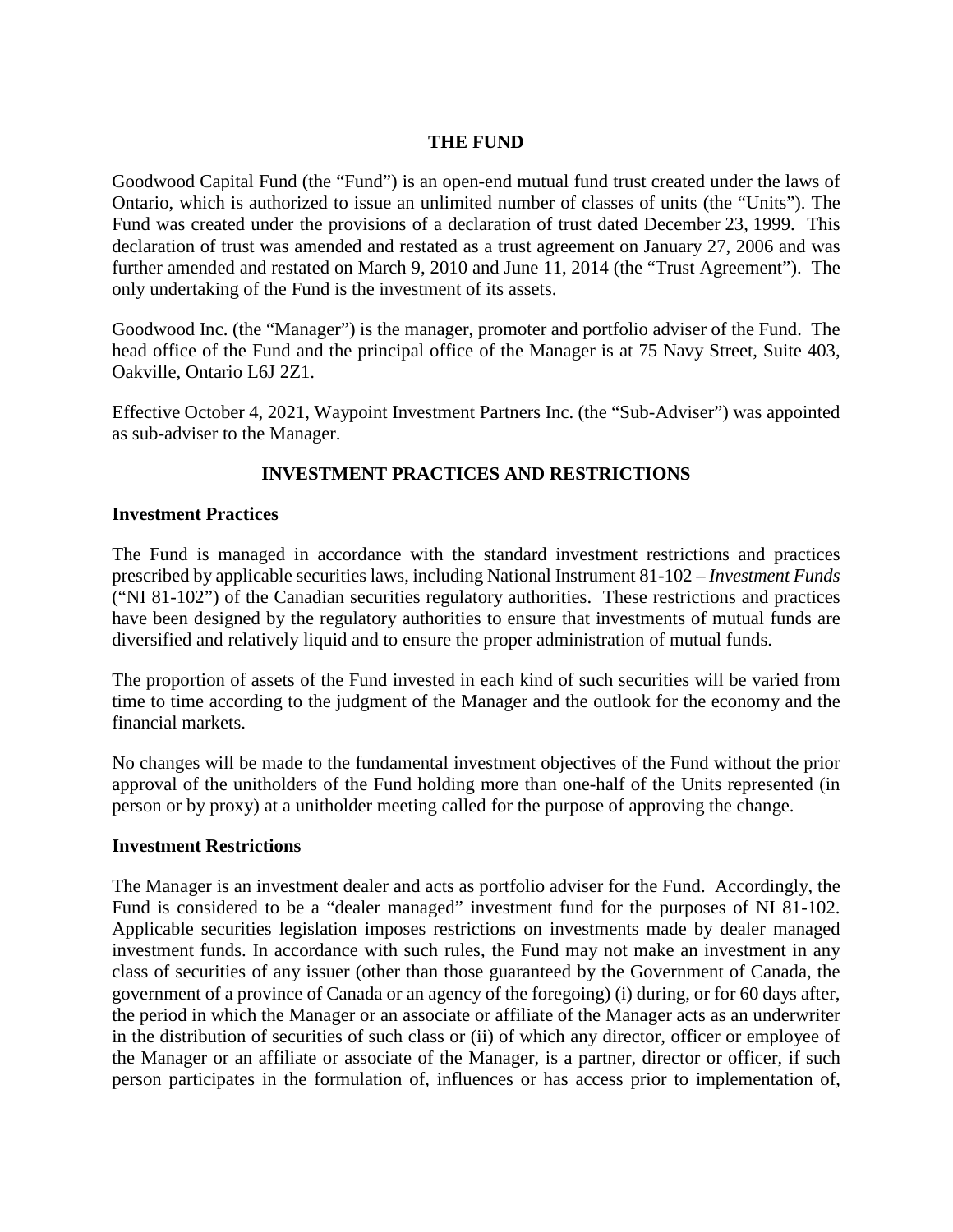investment decisions made on behalf of the Fund. However, securities legislation provides exceptions to the prohibition described under (i) if certain conditions are met.

## **Related Party Investments**

The independent review committee of the Fund (the "IRC") has reviewed the Manager's policies and procedures related to the Fund's holding of securities of issuers in which an officer, director or employee of the Manager becomes an officer, director or employee of the issuer subsequent to the Fund making an investment in the issuer. As a result of its review of the Manager's policies and procedures, the IRC has given its recommendation, as a standing instruction, for the Fund to maintain an investment in securities of such issuers from time to time pursuant to the standing instruction and any conditions set out therein. From time to time, the Manager or an affiliate of the Manager (for which officers, directors and/or employees of the Manager act as officers, directors and/or employees) may provide services to and receive compensation from issuers in which the Fund is invested. For a current list of such issuers at any given time, please visit the Manager's website at www.goodwoodfunds.com.

As a result of an officer or director of the Manager becoming an officer or director of an issuer in which the Fund invests, the Manager may come into possession of material non-public information on the connected issuer. The Manager will not make a decision on behalf of the Fund with respect to securities of such connected issuer until such information becomes public knowledge.

## **ELIGIBILITY FOR INVESTMENT BY DEFERRED INCOME PLANS**

The Fund currently qualifies as a mutual fund trust under the *Income Tax Act* (Canada) ("Tax Act") and is expected to so qualify at all material times. Provided that the Fund so qualifies, Units of the Fund will be qualified investments for registered retirement savings plans ("RRSP"), registered retirement income funds ("RRIF"), deferred profit sharing plans, registered education savings plans ("RESP"), registered disability savings plans ("RDSP") and tax-free savings accounts ("TFSA"). Investors should consult with their own tax advisors as to whether Units held in a RRSP, RRIF, TFSA, RESP or RDSP would be a "prohibited investment" under the Tax Act in their particular circumstances.

## **DESCRIPTION OF UNITS OF THE FUND**

The Fund is authorized to issue an unlimited number of classes of Units and is permitted to issue fractional Units. All Units are fully paid on issue and are not subject to further assessment. Each Unit or fraction of a Unit represents an undivided interest in the net assets of the Fund and entitles its holder to participate equally in the distribution of net income and net realized capital gains attributable to the Units and, on liquidation, to participate equally in the net assets of the Fund attributable to the Units remaining after satisfaction of outstanding liabilities of the Fund. Each Unit entitles the holder to one vote at all meetings of unitholders of the Fund. Holders of fractional Units are not entitled to vote at meetings of unitholders.

Unitholders are entitled to require the Fund to redeem their Units as set forth under "Redemption of Units."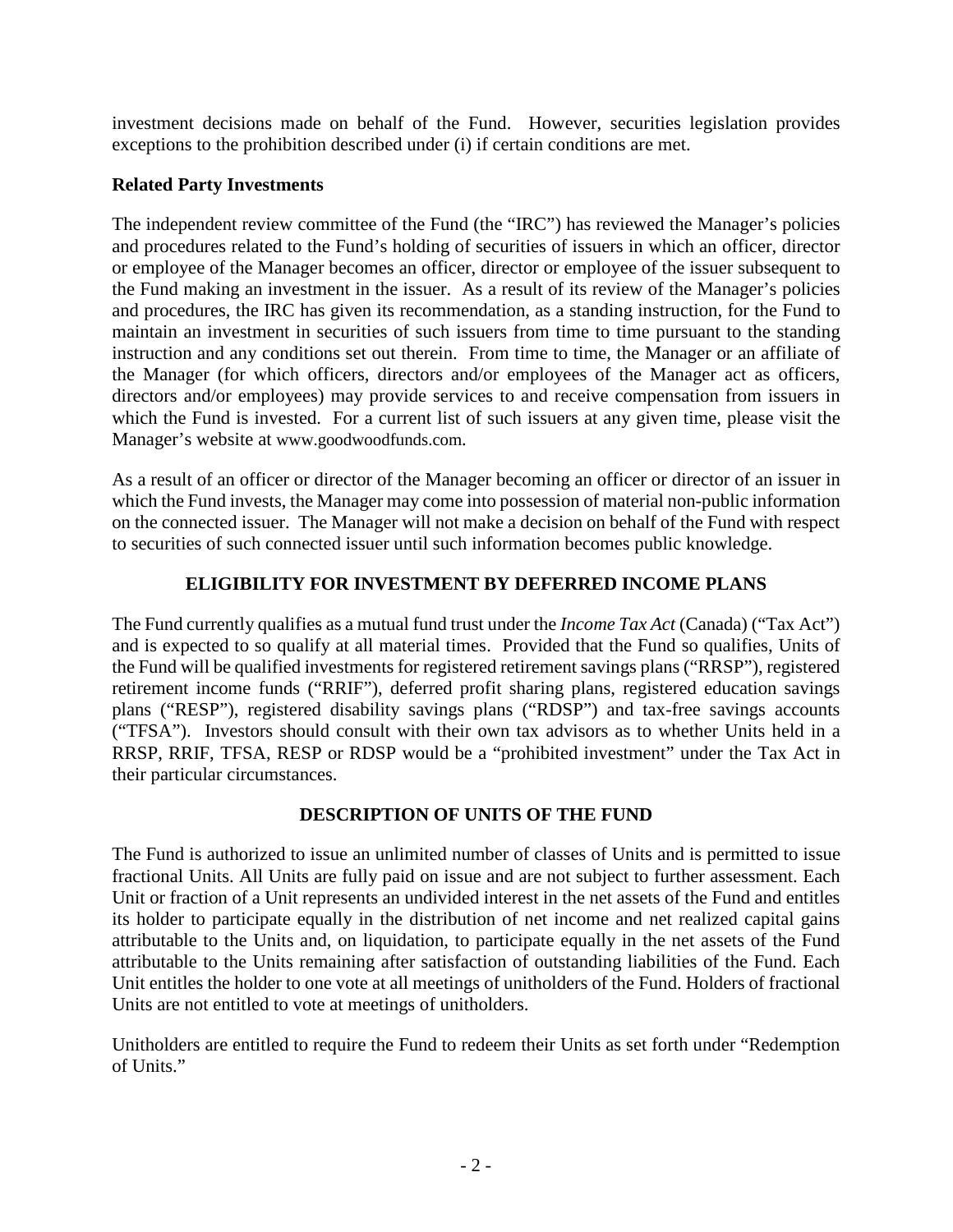## **Meetings of Unitholders**

Unitholders of the Fund are entitled to vote on all matters that require unitholder approval under NI 81-102 or under the Trust Agreement. These matters include:

- a change in any contract with a non-arm's length party or the entering into of any new contract with a non-arm's length party as a result of which the basis of the calculation of a fee or expense charged to the Fund or charged to unitholders by the Manager or the Fund could be an increase in charges to the Fund or to unitholders;
- the introduction of a fee or expense charged by a non-arm's length party to the Fund, or charged to unitholders by the Fund or the Manager in connection with the holding of units of the Fund, if such fee or expense could result in an increase in charges to the Fund or the unitholders;
- a change of the Manager, unless the new manager is an affiliate of the Manager;
- any change to the fundamental investment objectives of the Fund;
- any decrease in the frequency of determination of Unit Value (defined below);
- certain material reorganizations of the Fund;
- the continuation of the Fund after an event of termination, as defined in the Trust Agreement; and
- any amendment to the Trust Agreement, other than certain amendments described in the Trust Agreement where the Fund's trustee is of the opinion that such amendments are not prejudicial to the interests of the unitholders and the unitholders are given at least 20 days' prior written notice thereof.

Approval by the unitholders of the Fund requires the affirmative vote of more than 50% of the votes cast at a meeting of unitholders of the Fund called for such purpose. A meeting of the unitholders of the Fund for any of the foregoing purposes may be called by the Fund's trustee, the Manager or by the holders of at least 10% of the Units outstanding.

In connection with a proposed meeting of unitholders, unitholders have the right to obtain from the registrar a list of unitholders, upon payment of a fee sufficient to reimburse the registrar for its reasonable costs incurred in connection with the meeting.

# **NET ASSET VALUE AND VALUATION OF PORTFOLIO SECURITIES**

The net asset value ("NAV") of the Fund is computed by deducting all expenses or liabilities of the Fund from the value of the assets of that Fund, except for unitholder equity which is classified as a liability. All expenses or liabilities of the Fund are calculated on an accrual basis. We also calculate a separate NAV for each class of Units of the Fund, which is referred to as "class NAV".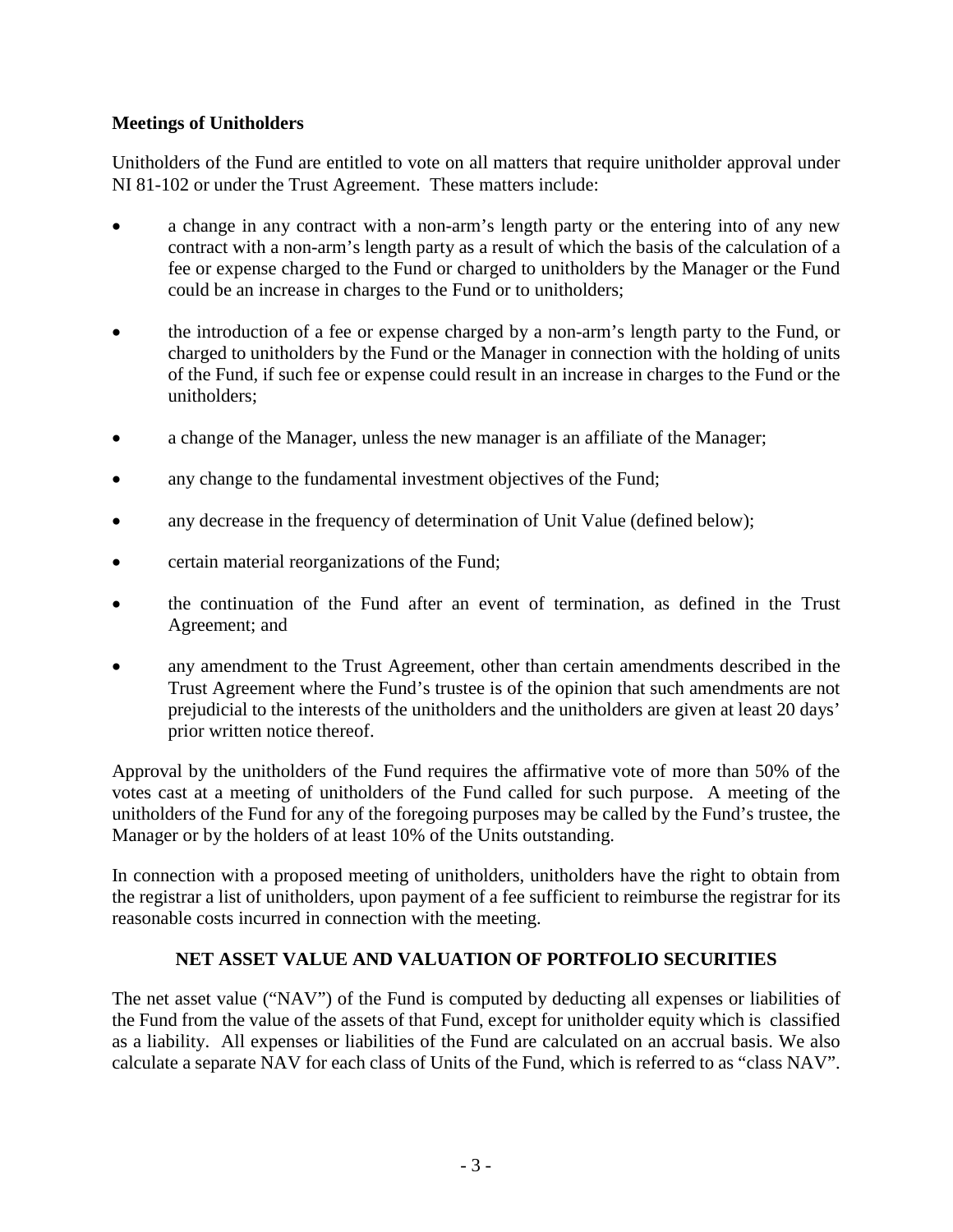The class NAV is based on the value of the proportionate share of the assets of the Fund attributable to the particular class less the liabilities of the Fund attributed only to that class and the proportionate share of the common liabilities of the Fund allocated to that class. The NAV for each Unit of a class is determined by dividing the class NAV by the total number of Units of that class outstanding at the time and is referred to in this Annual Information Form as the "Unit Value".

The Unit Value of each class is determined by the Manager each Friday or, if a Friday is a Canadian holiday, then on the previous business day and on the last day of each month if such day is not a Friday (each such day being a "Valuation Date"). The NAV of the Fund and Unit Value is determined and reported in Canadian dollars. The NAV of the Fund and Unit Value is available upon request, by calling the Manager at 416-203-2022 or by sending an email to invest@goodwoodfunds.com.

The issue and redemption price of Class A Units and Class F Units of the Fund is based on the Unit Value of the applicable class determined on the Valuation Date following the receipt of a purchase or redemption order.

Unit Value is determined by the Manager in accordance with the provisions as set out below. The Manager has not, since the inception of the Fund, deviated from the valuation provisions as described below. The Manager does not have discretion to deviate from such provisions except to conform with the requirements of any applicable regulatory authority or with the approval of unitholders. For the purpose of determining the NAV of the Fund and Unit Value of each class on any Valuation Date:

- The value of cash on hand or on deposit, Government of Canada treasury bills and short term paper or certificates of deposit of Canadian chartered banks will be deemed to be the fair value thereof.
- Securities which are listed on a securities exchange or traded in an OTC market will be valued at their last sale price on that day or, if there are no sales on such day, at a price determined by the Manager but not higher than the closing asked price and not lower than the closing bid price. Where securities are traded on more than one securities exchange, the Manager will determine which exchange constitutes the primary market for such securities and use its pricing for valuation of such securities. Where securities are thinly traded and the last sale price on any date is less than the closing bid price or greater than the closing ask price, the Manager, in its discretion, may value the security based not on the last sale price but on the closing bid price (if higher) or the closing ask price (if lower), as the case may be. If there are no bid or ask quotations, then the Manager will make a realistic and fair valuation.
- With respect to interest accrued but not yet received or other amounts receivable by the Fund, the amount of such accrued interest or other amounts will be added to the value of the Fund.
- The value of any security which is a debt obligation will be the amount paid to acquire the obligation plus the amount of any interest accrued on such obligation since the time of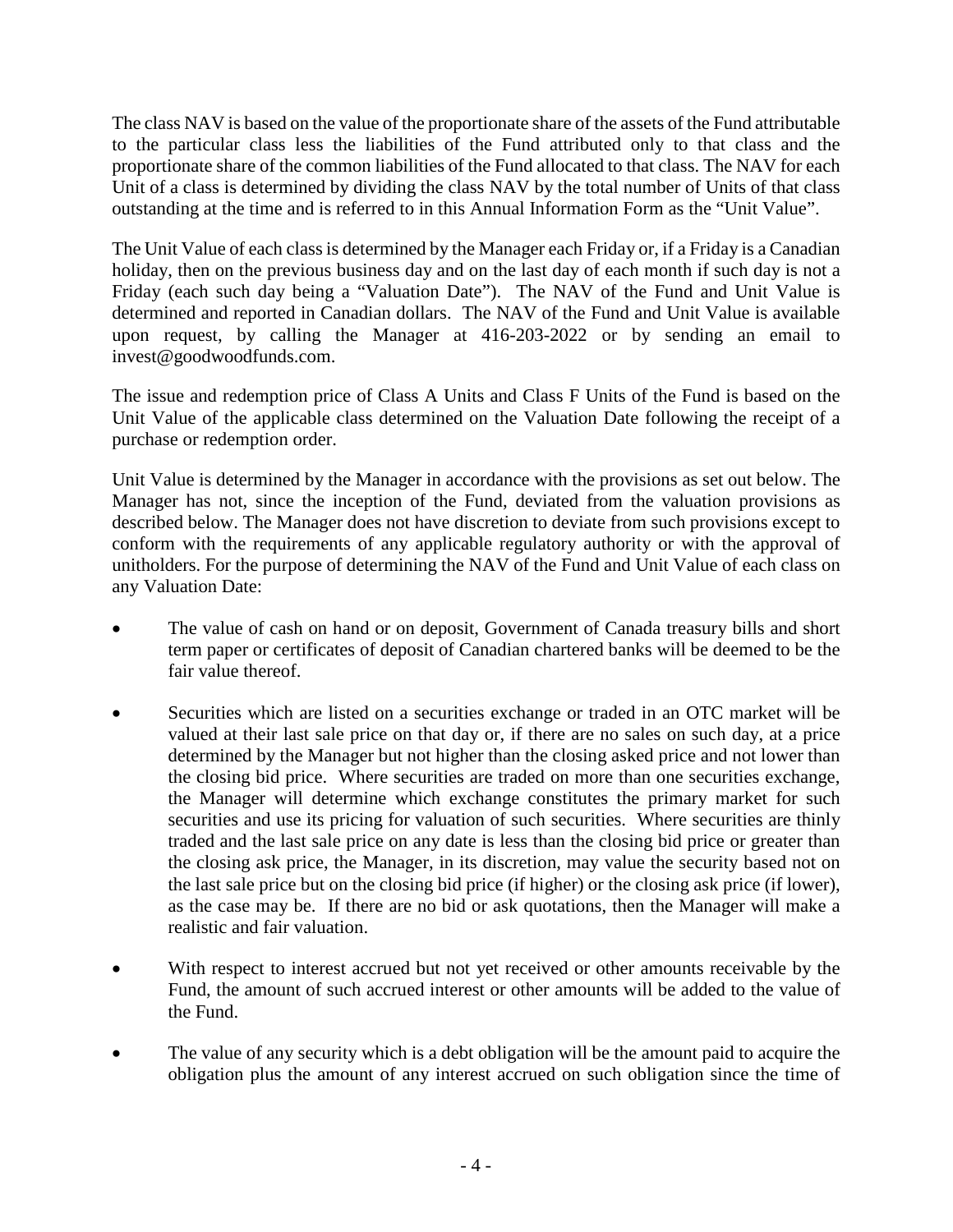acquisition. If there are no bid or ask quotations or if such quotations are, in the opinion of the Manager, unreasonable, then the Manager will make a realistic and fair valuation.

- Securities which the Fund has agreed to purchase or sell will be included or excluded as if the agreements were in fact fully carried into effect.
- "Restricted securities" (being securities, the resale of which is restricted or limited by means of a representation, undertaking or agreement by the Fund or by law) will be valued at the lesser of: (i) the value thereof based on reported quotations in common use, and (ii) that percentage of the market value of securities of the same class, the trading of which is not restricted or limited by means of any representation, undertaking or agreement or by law, equal to the percentage that the Fund's acquisition cost was of the market value of such security at the time of acquisition, provided that a gradual taking into account of the actual value of the securities will be made where the date on which the restrictions will be lifted is known.
- In the case of any security or other property of the Fund for which no method for determining value is described above, or where the value of any security or other property of the Fund determined as described above would not, in the opinion of the Manager, reflect the fair value of such security or other property, the value thereof will be determined in such manner as, in the opinion of the Manager, will reflect the fair value thereof.
- For the purpose of valuing securities which are traded in currencies other than Canadian dollars, currency conversions will be calculated using Reuters or a similar publicly disseminated quotation service.

## **PURCHASE OF UNITS**

## **How to Purchase Units**

Units of the Fund are offered on a continuous basis through registered brokers or dealers in each province and territory of Canada. An investor's broker or dealer may, in its sole discretion, charge the investor a sales commission of up to 5% of the Unit Value of the Units purchased. Residents of the Provinces of Ontario, British Columbia, Alberta, Quebec and Nova Scotia can purchase Units directly from the Manager. No sales charge or commission is payable by an investor at the time of purchase if the investor purchases Class A Units through the Manager. There are no sales charges for the purchase of Class F Units. However, Class F investors may pay a separate fee to their dealer.

All subscriptions for Units are to be forwarded by registered dealers to the head office of the Manager on the day they are received by courier, priority post or telecommunications facility, unless received by such dealers after normal business hours, in which event they must be forwarded not later than the next business day, in both instances without charge to the investor.

Payment for all subscriptions for Units must be dated as of and reach the Manager on or before the second business day from, but not including, the Valuation Date on which the Unit Value was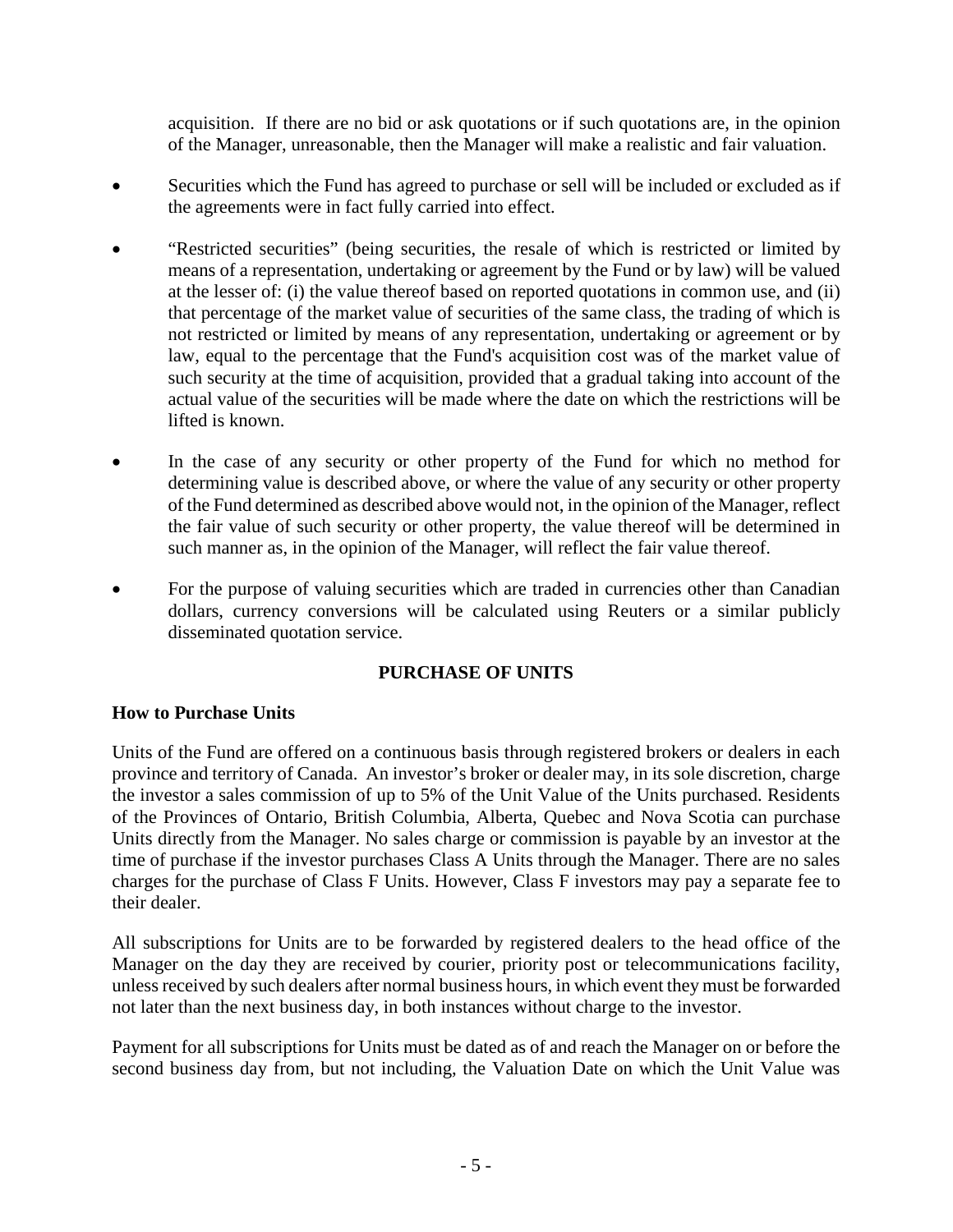determined for the purpose of issuing the Units pursuant to the subscription (such second business day being the "Settlement Date").

No certificates will be issued in respect of Units purchased. You will receive confirmation of your purchase from the Manager or your dealer.

The Fund will not accept any subscriptions during any period when the right of redemption of Units is suspended.

If payment has not been received by the Manager on behalf of the Fund on or before the Settlement Date, the Fund will be deemed to have received and accepted on the first business day following the Settlement Date an order for the redemption of the Units and the amount of the redemption proceeds is to be applied to reduce the amount owing to the Fund in respect of the purchase of the Units. If the amount of the redemption proceeds exceeds the purchase price of the Units, the excess will belong to the Fund. If the amount of the redemption proceeds is less than the purchase price of the Units, the Manager will be required to pay forthwith to the Fund the amount of the deficiency and is entitled to collect such amount together with its costs, charges and expenses in so doing and interest thereon from the dealer (or, if no other dealer is involved, from the investor who has failed to settle the order in question).

If a purchase is executed through a dealer, that dealer is obligated to pay the purchase price to the Fund. The dealer may make provision in arrangements that it has with an investor that will require the investor to compensate the dealer for any losses suffered by the dealer in connection with a failed purchase of the Units of the Fund caused by the investor.

## **Purchase Price and Redemption Price**

The purchase and redemption price for Class A Units and Class F Units is based on the Unit Value, determined as of the close of business on the Valuation Date on which such orders are implemented. Purchase and redemption orders must be received by the Manager prior to 4:00 p.m. (Toronto time) on any Valuation Date in order to be implemented at the Unit Value of the applicable class determined on such day. Purchase and redemption orders which are received after 4:00 p.m. (Toronto time) on a Valuation Date or on a day other than a Valuation Date will be implemented at the Unit Value of the applicable class determined on the next following Valuation Date.

## **SWITCHING PRIVILEGES**

A unitholder may switch his or her Class A Units of the Fund into Class F Units of the Fund if the unitholder is eligible to purchase Class F Units of the Fund. The eligibility details of the classes are described in the simplified prospectus. This switch is processed as a redesignation and is not considered to be a disposition of Units for tax purposes. An investor will not realize a capital gain or loss upon a redesignation unless Units are redeemed to pay any fees or charges. See "Income Tax Considerations for Investors" beginning on page 8.

A redesignation from one class of the Fund to another will likely result in a change in the number of Units of the Fund an investor holds since each class of the Fund generally has a different Unit Value.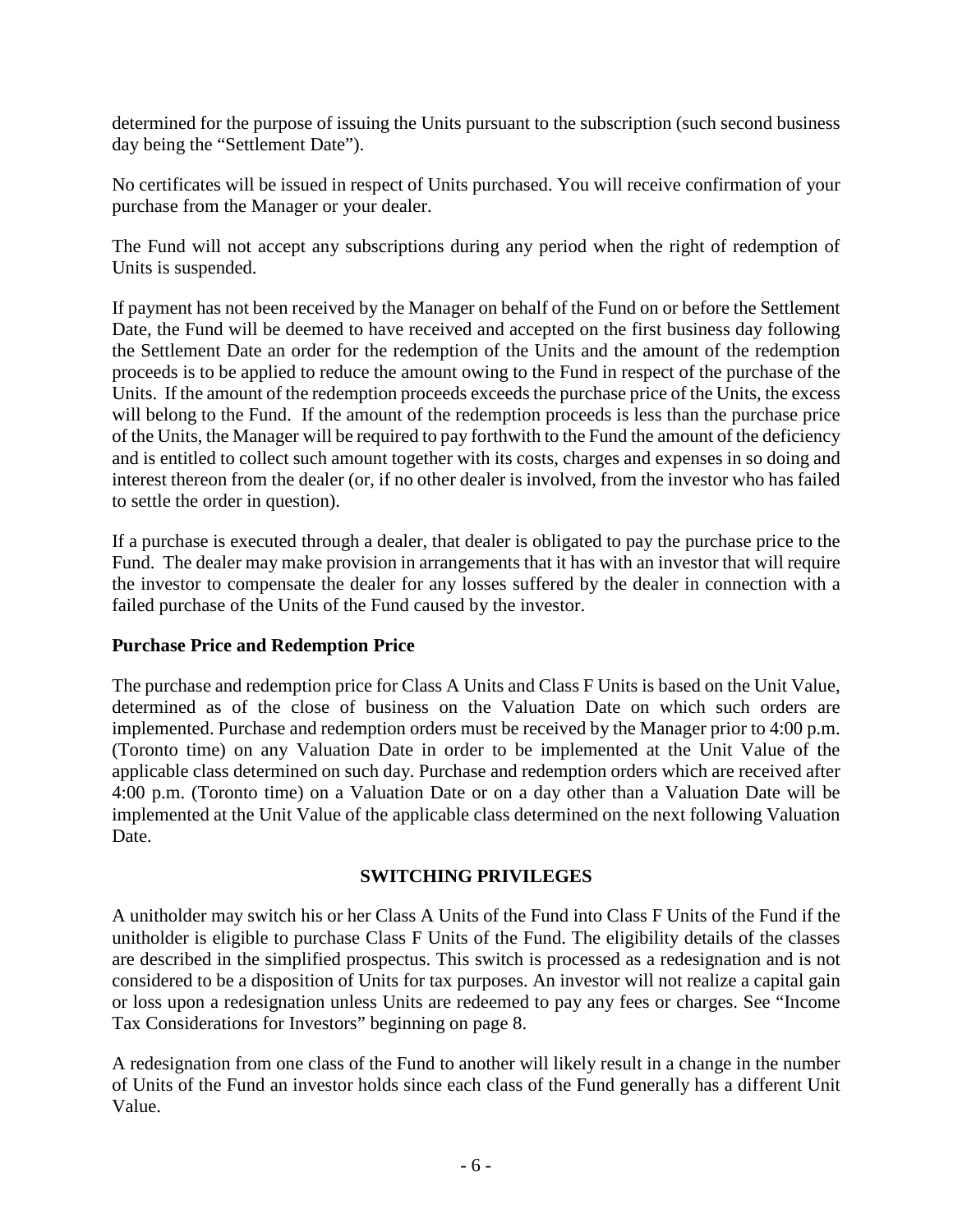If an investor ceases to be eligible to hold Class F Units, the Manager may switch the investor to Class A Units of the Fund.

## **REDEMPTION OF UNITS**

A unitholder may request, in writing, that the Fund redeem any or all of his or her Units at any time. The Unit Value of the applicable class next determined after receipt of a unitholder's request for redemption will be used to determine the proceeds from the redemption.

A dealer may make provision in arrangements that it has with an investor that will require the investor to compensate the dealer for any loss suffered by the dealer in connection with any failure of the investor to satisfy the requirement of the Fund or securities legislation for a redemption.

## **Payment of Redemption Proceeds**

Payment for any Units redeemed (including by reason of a mandatory redemption as described below or upon termination of the Fund), less all taxes required to be withheld and all applicable early redemption charges (as described in the Fund's simplified prospectus) will be made by the Fund within two business days of the determination of the redemption price.

Unless a unitholder requests otherwise, the cheque representing the redemption proceeds will be mailed to the address of the unitholder on the register of the Fund. As a convenience to unitholders, the Manager will, if a unitholder so requests, wire the redemption proceeds to a designated bank account of the unitholder on the day on which the redemption proceeds are made available by the Fund to the Manager. There are no charges for this service other than the wire costs of \$25, charged by the financial institution effecting such wiring.

## **Short-Term Trading**

The Manager has adopted certain restrictions to deter short-term trading. For example, the Manager may restrict purchases if an investor engages in short-term trading. The Manager's restrictions also include charging a deduction of up to 2% of the Unit Value of the Units that are redeemed within 90 days of purchasing them. This deduction is retained by the Fund and will reduce the amount otherwise payable to you on the redemption.

The Manager has systems in place to monitor and detect short-term trading. These systems have the capacity to detect and mark any redemption that occurs within 90 days of the purchase of the relevant Units. The Manager reviews the marked transactions on a regular basis and determines whether any further action is required. If it is determined that a redemption constitutes a shortterm trade, the Manager may charge a deduction of up to 2% of the amount redeemed. The Manager may waive the deduction. The deduction will be paid out of the redemption proceeds of the Fund.

The short-term trading deduction will not be charged for a redemption of Units: (i) acquired through automatic reinvestment of all distributions of net income or capital gains by the Fund; (ii) in connection with a failed settlement of a purchase of Units; or (iii) in the absolute discretion of the Manager as described above. For purposes of the short-term trading deduction, Units will be considered to be redeemed on a first-in first-out basis.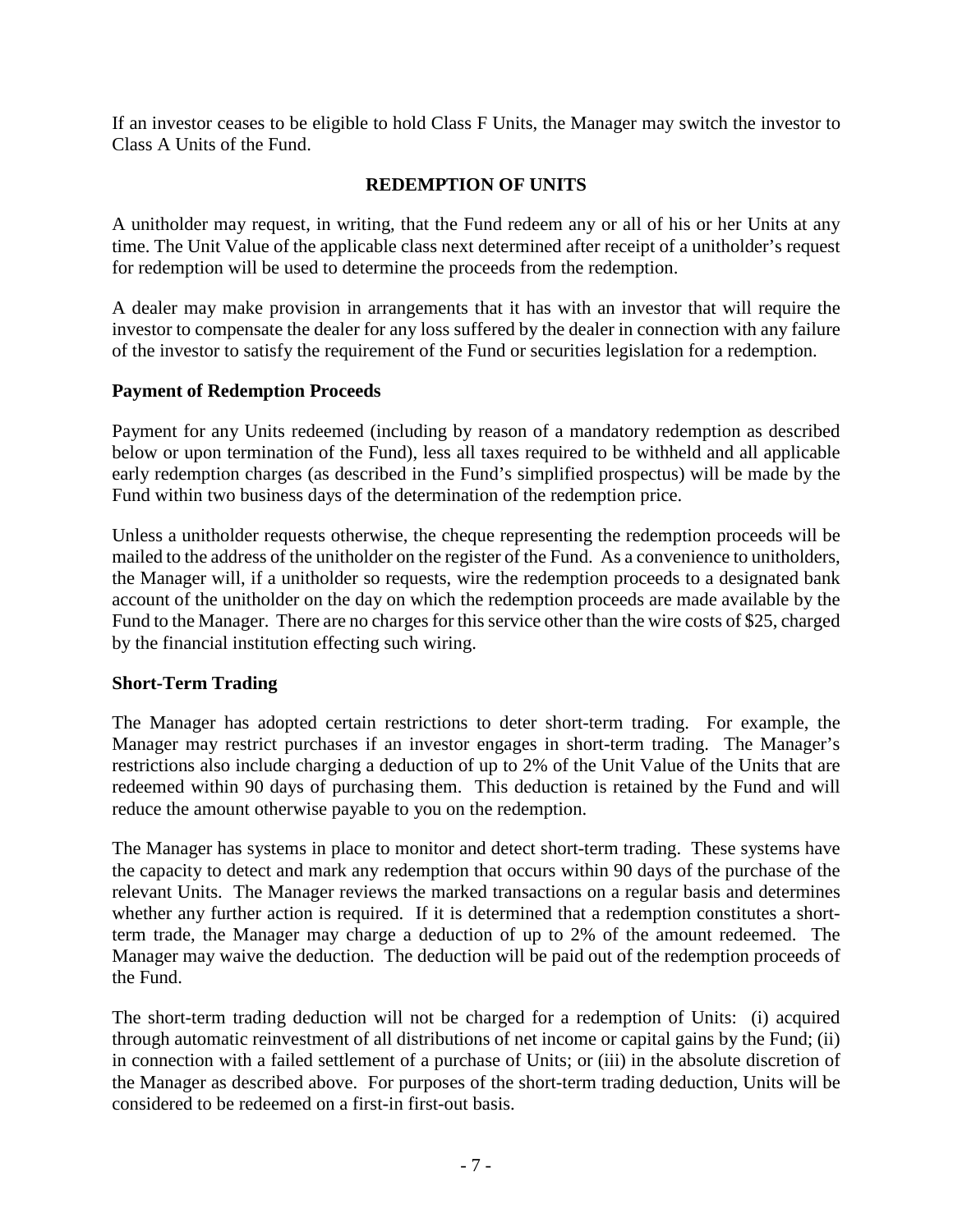While these restrictions and our monitoring attempt to deter short-term trading, the Manager cannot ensure that such trading will be completely eliminated.

#### **Suspensions of Redemption Rights**

Under exceptional circumstances, the Manager may suspend redemptions and would be unable to process your redemption order on the day it is received. This would be most likely to occur either when (i) normal trading is suspended on a stock exchange in Canada or outside Canada upon which securities that make up more than 50% of the value or underlying exposure of the Fund's total assets are traded (and those securities are not traded on any other exchange that represents a reasonable alternative for the Fund); or (ii) with the consent of any securities commission or regulatory body having jurisdiction.

## **REPORTING TO UNITHOLDERS**

The Manager will provide unitholder transaction statements and the annual tax information slips reporting income and net realized capital gains distributions required to complete the unitholder's income tax returns to unitholders purchasing through the Manager and to certain other unitholders requesting such documentation and information. Many dealers through which Units may be purchased prepare and provide such documentation and information themselves. Accordingly, investors should speak to their dealers to ensure that such documentation and information will be provided.

## **INCOME TAX CONSIDERATIONS FOR INVESTORS**

In the opinion of Borden Ladner Gervais LLP, counsel to the Fund, the following is a general summary of the principal Canadian federal income tax considerations generally applicable to unitholders who, for purposes of the Tax Act, are individuals resident in Canada (other than trusts), deal at arm's length with the Fund and hold their Units as capital property. This summary is based on the current provisions of the Tax Act, the regulations thereunder and counsel's understanding of the current administrative practices of the Canada Revenue Agency (the "CRA") and also takes into account all specific proposals to amend the Tax Act and the regulations thereunder publicly announced by the Minister of Finance (Canada) prior to the date hereof (the "Amendments").

This summary is not exhaustive of all possible federal income tax considerations and does not deal with foreign or provincial income tax considerations, which may differ from the federal considerations. This summary does not take into account or anticipate changes in the law, whether by legislative, regulatory, administrative or judicial decision, except the Amendments.

The income and other tax consequences of acquiring, holding or disposing of Units vary according to the status of the investor, the province or provinces in which the investor resides or carries on business and, generally, the investor's own particular circumstances. The following description of income tax matters is, therefore, of a general nature only and is not intended to constitute advice to any particular investor. The income tax consequences described in this summary are based on the assumptions that an investor does not undertake or arrange any transaction relating to his or her Units, other than those referred to in this annual information form, and that none of the transactions relating to the investor's Units and referred to in this annual information form is undertaken or arranged primarily to obtain a tax benefit other than those specifically described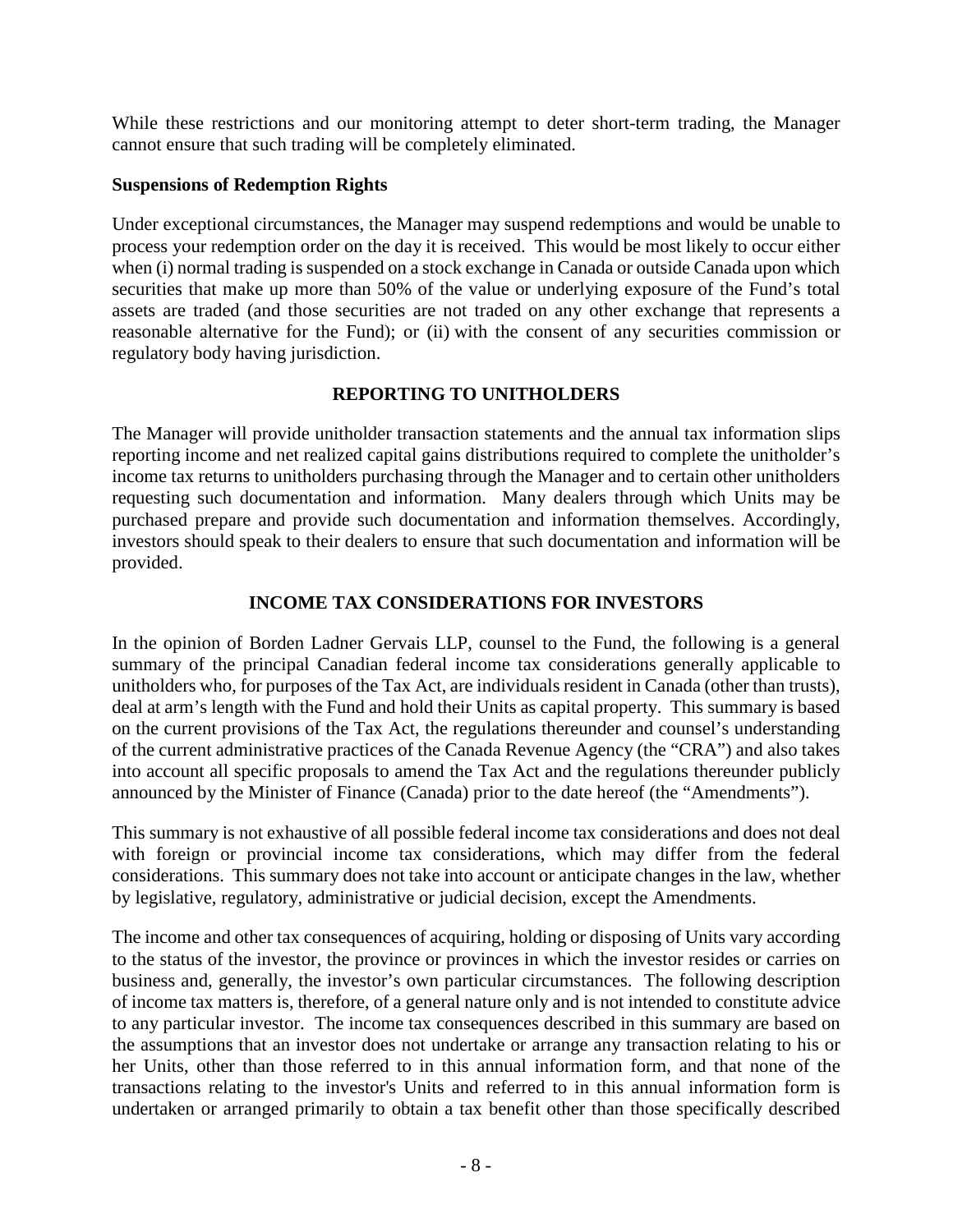herein. Investors are advised to consult their own tax advisers with respect to their individual circumstances.

This summary is based on the assumption that the Fund currently qualifies as a mutual fund trust for purposes of the Tax Act and will so qualify at all material times.

## **Taxation of the Fund**

The Fund is generally subject to taxation in each year on the amount of its net income and net realized taxable capital gains for the year, less the portion thereof that is paid or payable to unitholders in the year. Provided the Fund pays or makes payable to unitholders in each year its net income and net realized capital gains, less any amounts which can be offset by loss carry forwards and taking into account any entitlement to a capital gains refund, and the Fund deducts in computing its taxable income such amount paid or made payable in the year, the Fund should not generally have taxes payable under Part I of the Tax Act. Capital or income losses incurred by the Fund cannot be allocated to unitholders but may, subject to certain limitations, be deducted by the Fund from capital gains or net income realized in other years. In certain circumstances, losses of the Fund would be suspended or restricted, and therefore would not be available to shelter capital gains or income.

## **Tax Treatment of Unitholders**

Unitholders of the Fund (other than registered plans) will be required to include in computing their income for a taxation year the amount of the net income, and the taxable portion of net realized capital gains, if any, paid or payable to them by the Fund in that taxation year, whether or not such amount is reinvested in additional Units. Certain provisions of the Tax Act permit the Fund to make designations that have the effect of flowing through to the unitholders the character of taxable dividends from taxable Canadian corporations and taxable capital gains realized by the Fund. To the extent that appropriate designations are made by the Fund, such taxable dividends and taxable capital gains paid or payable to unitholders will be taxable as if such amounts had been received by them directly. An enhanced dividend tax credit is available for certain eligible dividends paid by Canadian corporations. The Fund may derive income or gains from investments in countries other than Canada and, as a result, may be liable to pay income or profits tax to such countries. The Fund may designate a portion of its foreign source income in respect of the unitholder so that such income and a portion of the foreign tax paid by the Fund may be regarded as foreign source income of, and foreign tax paid by, the unitholder for purposes of the foreign tax credit provisions of the Tax Act. To the extent that such foreign tax paid by a Fund exceeds 15% of the foreign non-business income, such excess is not available for the foreign tax credit mechanism but may generally be deducted by the Fund in computing its income for purposes of the Tax Act. The non-taxable portion of the Fund's net realized capital gains in a year can generally be distributed to unitholders without adverse tax consequences. To the extent that distributions to unitholders of the Fund exceed the net income and net realized capital gains of the Fund for a year, such excess distributions will be a return of capital and will not be taxable in the hands of unitholders but will reduce the adjusted cost base of such unitholder's Units in the Fund.

Unitholders will be advised in each year of the composition of amounts distributed to them by the Fund (in terms of net income, taxable dividends, net taxable capital gains, return of capital and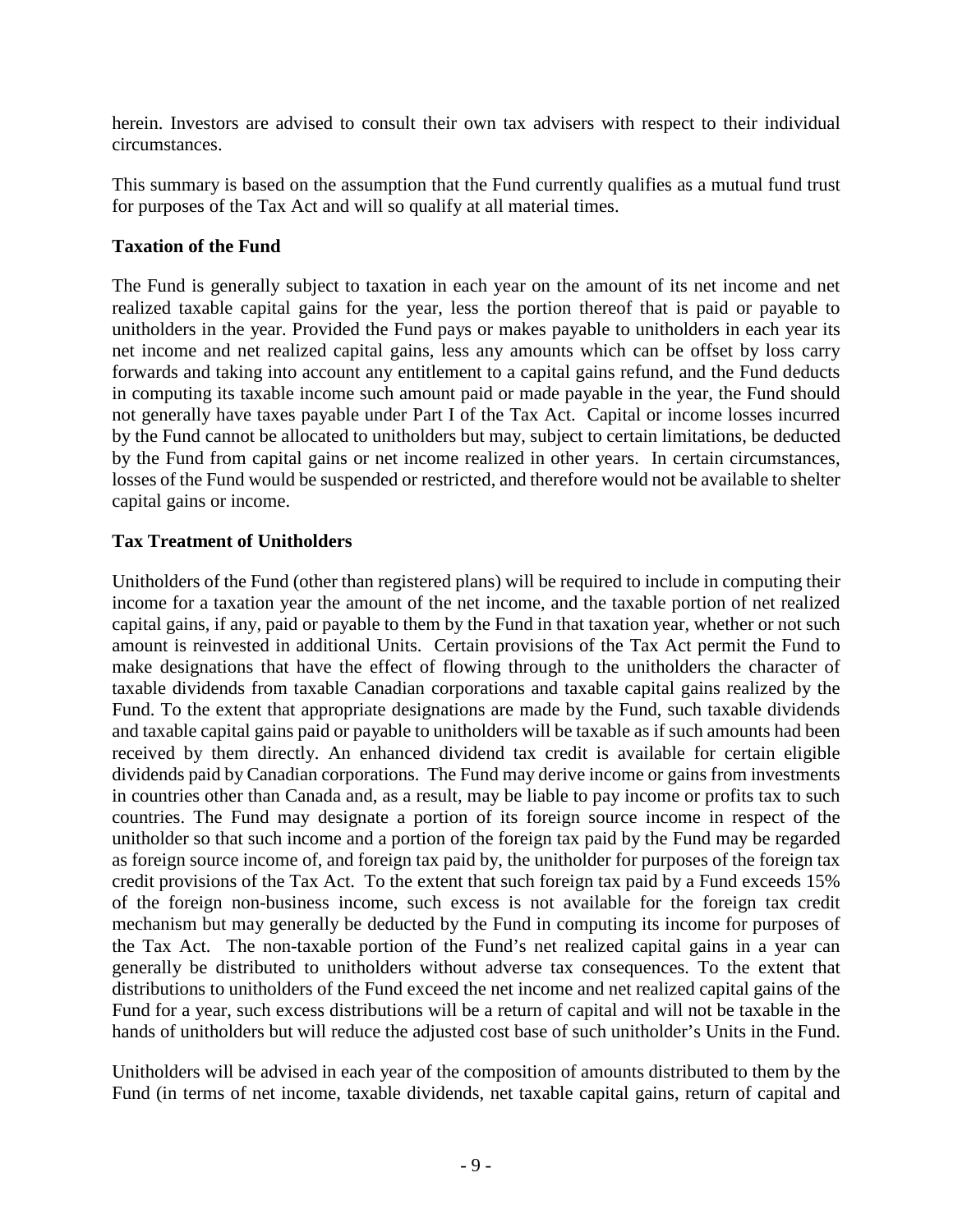foreign source income, where applicable) and of the amount of any foreign taxes considered to have been paid by them in respect of foreign source income.

A unitholder's share of distributions paid by the Fund will be based on the number of Units held by the unitholder on the record date of the distribution regardless of how long the unitholder has owned his or her Units of the Fund. Where a unitholder buys Units of the Fund, the NAV of the Units, and therefore the price paid for the Unit, may reflect income and gains that have accrued in the Fund which have not yet been realized or distributed. When such income and gains are distributed by the Fund, the unitholder will be required to include his or her share of the distribution in his or her income even though some of the distribution the unitholder received may reflect the purchase price paid by the unitholder for Units. This effect could be particularly significant that the unitholder purchases Units of the Fund just before a record date for distribution by the Fund.

A unitholder who disposes of or who is deemed to dispose of Units of a class will realize a capital gain (or capital loss) equal to the amount by which the proceeds of disposition, net of costs of disposition, exceed (or are less than) the adjusted cost base to the unitholder of the Units of that class. Generally, one-half of a capital gain is included in income and one-half of a capital loss is deductible only against taxable gains. A redesignation of Units of one class of the Fund to another class of the Fund is not considered to be a disposition for tax purposes and will not result in a capital gain or loss. The total cost of the Units a unitholder receives will equal the NAV of the Units being redesignated, and the total adjusted cost base of the Units the unitholder receives on redesignation is the same as the total adjusted cost base of the Units the unitholder redesignated.

Where a unitholder who holds Units of a class acquires additional Units of that class, the adjusted cost base of each Unit of that class held will be determined by dividing the aggregate adjusted cost bases of existing Units of that class plus the cost of additional Units of that class by the total number of Units of that class held after the acquisition.

## **RESPONSIBILITY FOR OPERATIONS OF THE FUND**

## **Manager**

The Fund is managed by Goodwood Inc., 75 Navy Street, Suite 403 Oakville, Ontario L6J 2Z1, a corporation incorporated under the laws of Ontario. You may contact the Manager by calling (416) 203-2022 or by e-mail at invest@goodwoodfunds.com. The Manager manages the overall business and operations of the Fund, and has arranged for SS&C Fund Administration Company to provide administrative services and facilities to the Fund. In addition, the Manager is the portfolio adviser of the Fund. As the Manager took the initiative in establishing the Fund, the Manager may be considered the promoter of the Fund.

The Trust Agreement authorizes the delegation by the trustee of all of the powers of the trustee with respect to the management, supervision and administration of the Fund. Pursuant to such authority, the trustee of the Fund has entered into an agreement (the "Management Agreement") with the Manager, dated January 27, 2006. The Management Agreement provides for the assumption by the Manager of full responsibility for the management, supervision and administration of the Fund and responsibility for portfolio management. The administrative management responsibilities include provision of administrative services and facilities to the Fund.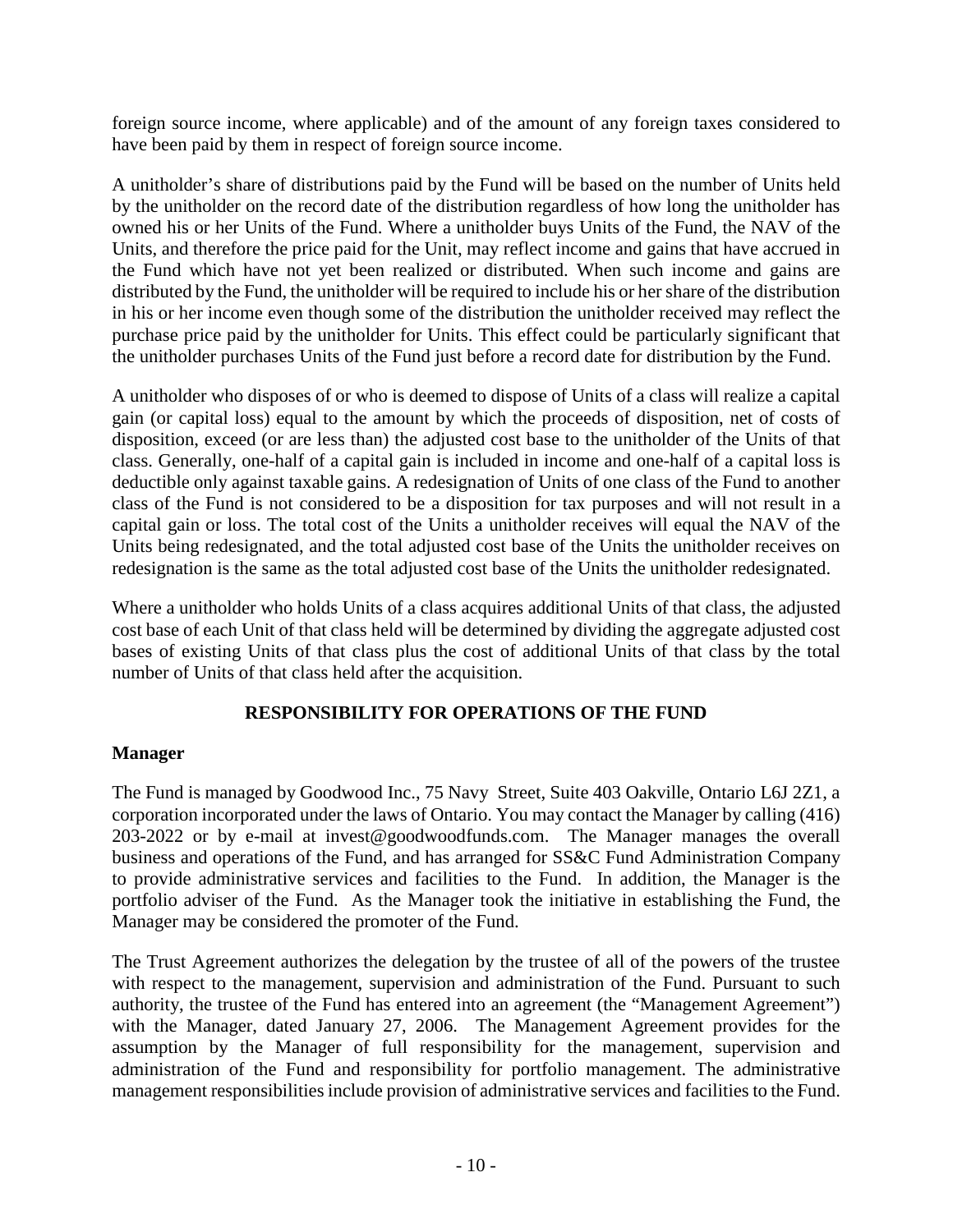The Management Agreement may be terminated if the Manager defaults materially in the performance of any of its duties or obligations thereunder and the unitholders of the Fund pass a resolution at a meeting of unitholders terminating the Management Agreement as a result of such default. The Manager must give the Fund's trustee and the unitholders of the Fund at least 180 days' notice of its intention to terminate in accordance with its terms. In the event that the Management Agreement is terminated, the Fund's trustee is required to use its best efforts to appoint a successor manager, provided that no such appointment shall be effective until it has been approved by the unitholders of the Fund in the same manner as is set forth above with respect to a change of manager. If a successor manager has not been appointed within 90 days of the termination of the Management Agreement, the Fund will terminate, in which case all outstanding Units would be redeemed. If at any time the manager of the Fund should become insolvent, as defined in the Trust Agreement, it is to cease performing its duties under the Management Agreement, and the Fund's trustee is to call a meeting of unitholders of the Fund to approve a successor manager. If no such successor manager is approved within 90 days of such insolvency, the Fund's trustee may, without unitholder approval, appoint a successor manager.

#### **Directors, Executive Officers and Key Personnel of the Manager**

The names and municipalities of residence of the directors, executive officers and key personnel of the Manager, their positions and offices held with the Manager and their principal occupations during the past five years are as follows:

| <b>Name and</b><br><b>Municipality of</b><br><b>Residence</b> | <b>Position</b><br><b>Held</b>                                                                                                    | <b>Principal</b><br>Occupation                                                                                                                                                        |
|---------------------------------------------------------------|-----------------------------------------------------------------------------------------------------------------------------------|---------------------------------------------------------------------------------------------------------------------------------------------------------------------------------------|
| Peter H. Puccetti, CFA<br>Toronto, Ontario                    | Chairman, Chief<br>Executive Officer,<br><b>Chief Investment</b><br>Officer, Ultimate<br><b>Designated Person</b><br>and Director | Chief Executive Officer of Goodwood Inc.<br>since December 2012; Chief Investment<br>Officer of Goodwood Inc. since April 2001;<br>Chairman of Goodwood Inc. since December<br>2000.  |
| Curt S. Cumming<br>Oakville, Ontario                          | President, Chief<br>Financial Officer,<br>Secretary-Treasurer<br>and Director                                                     | President of Goodwood Inc. since December<br>2012; Chief Financial Officer of Goodwood<br>Inc. since July 2005; Secretary-Treasurer of<br>Goodwood Inc. since May 1999.               |
| Kate Sherkey, CFA<br>Toronto, Ontario                         | Vice President,<br><b>Chief Compliance</b><br>Officer and<br>Director                                                             | Chief Compliance Officer of Goodwood Inc.<br>since August 2012; Vice President of<br>Goodwood Inc. since January 2012; a<br>registered representative of Goodwood Inc.<br>since 2007. |

The Fund does not pay any remuneration to the directors, executive officers or key personnel of the Manager.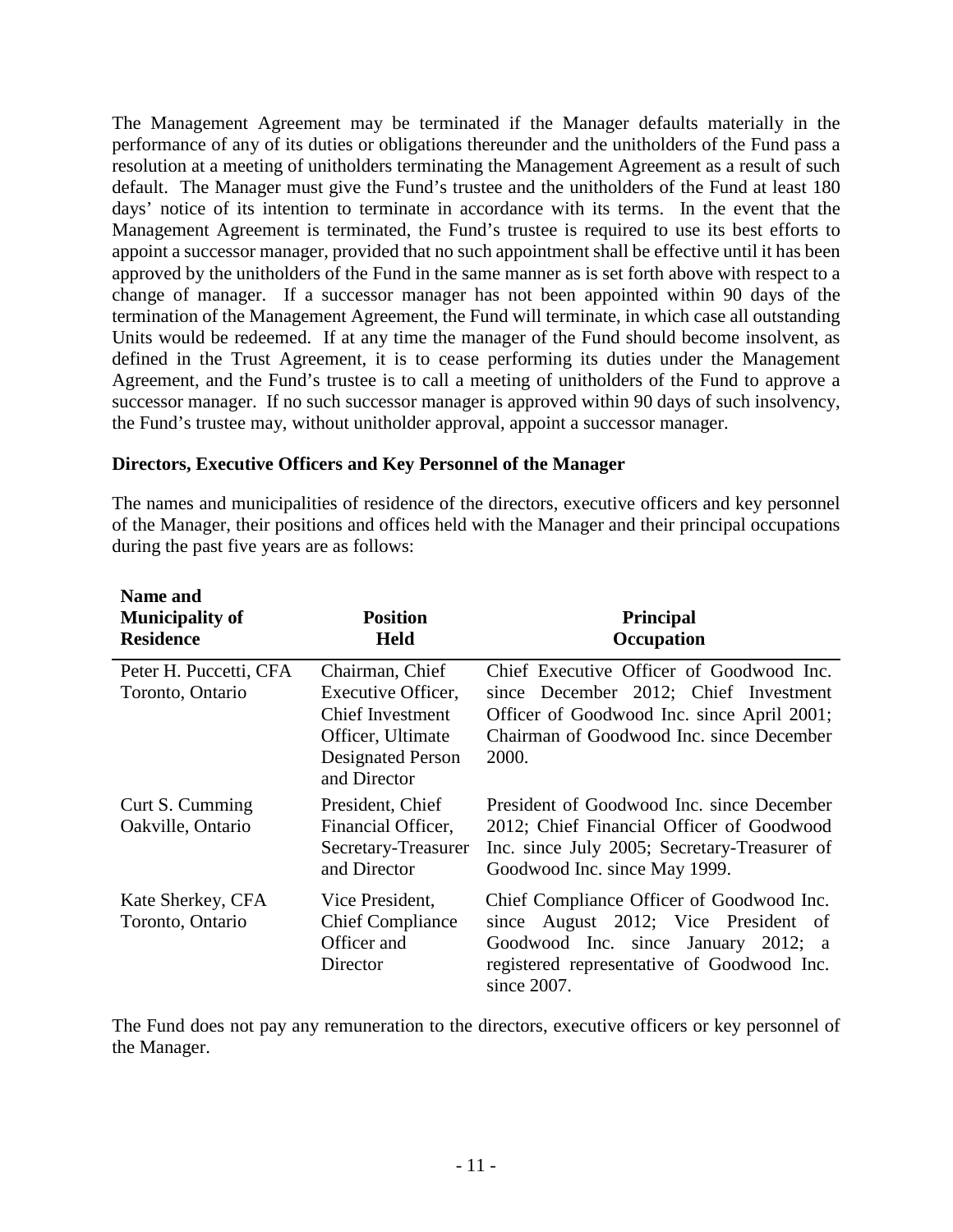#### **Portfolio Adviser**

Goodwood Inc. also acts as the Fund's portfolio adviser ("Portfolio Adviser") pursuant to an investment management agreement dated January 27, 2006 (the "Investment Management Agreement"). In connection with its activities as a registered securities dealer, the Portfolio Adviser may, from time to time, on behalf of its clients, trade in units of other mutual funds and in non-mutual fund securities and the Portfolio Adviser may, from time to time, establish additional mutual funds and provide administrative and/or portfolio management services to such funds.

#### **Sub-Adviser**

The Manager has appointed Waypoint Investment Partners Inc. (the "Sub-Adviser") to act as subadviser to the Manager pursuant to a sub-advisory agreement between the Manager and the Sub-Adviser dated October 4, 2021 (the "Sub-Advisory Agreement").

The Sub-Advisory Agreement prescribes the duties and powers of the Sub-Adviser, stipulates the standard of care that the Sub-Adviser must exercise and sets out the fees that the Manager pays to the Sub-Adviser.

Gajan Kulasingam, CFA, CPA, CA is principally responsible for the day to day advice provided by the Sub-Adviser to the Portfolio Adviser and is instrumental in the investment decisions executed by the Portfolio Adviser on behalf of the Fund. Prior to joining the Sub-Adviser, Mr. Kulasingam was principally responsible for the day to day investment management of the Fund on behalf of the Manager, as Portfolio Adviser, and was responsible for investment decisions executed on behalf of the Fund as the lead portfolio manager of the Fund.

#### **Trustee**

Computershare Trust Company of Canada Inc. ("Computershare") of Toronto, Ontario is the trustee of the Fund (the "Trustee") pursuant to the Trust Agreement. The Trustee may resign as trustee by giving the Manager at least 90 days' prior written notice.

## **Custodian**

The assets of the Fund are held by National Bank Financial Inc. (through its National Bank Independent Network division, "NBIN") (the "Custodian"), Toronto, Ontario, pursuant to a Custodial Agreement dated December 1, 2006 between the Fund, the Manager and the Custodian. Any assets of the Fund not held by the Custodian will be held by its sub-custodians or by The Canadian Depositary for Securities Limited or the Depository Trust Company or other domestic or foreign depositary system where necessary. The Custodial Agreement may be terminated by any party on 90 days' written notice.

#### **Registrar & Transfer Agent**

The Manager is responsible for the maintenance of all unitholder records, processing purchases, transfers, redemption orders and distributions, issuing investor account statements, and issuing annual tax reporting information. These services are performed by SS&C Fund Administration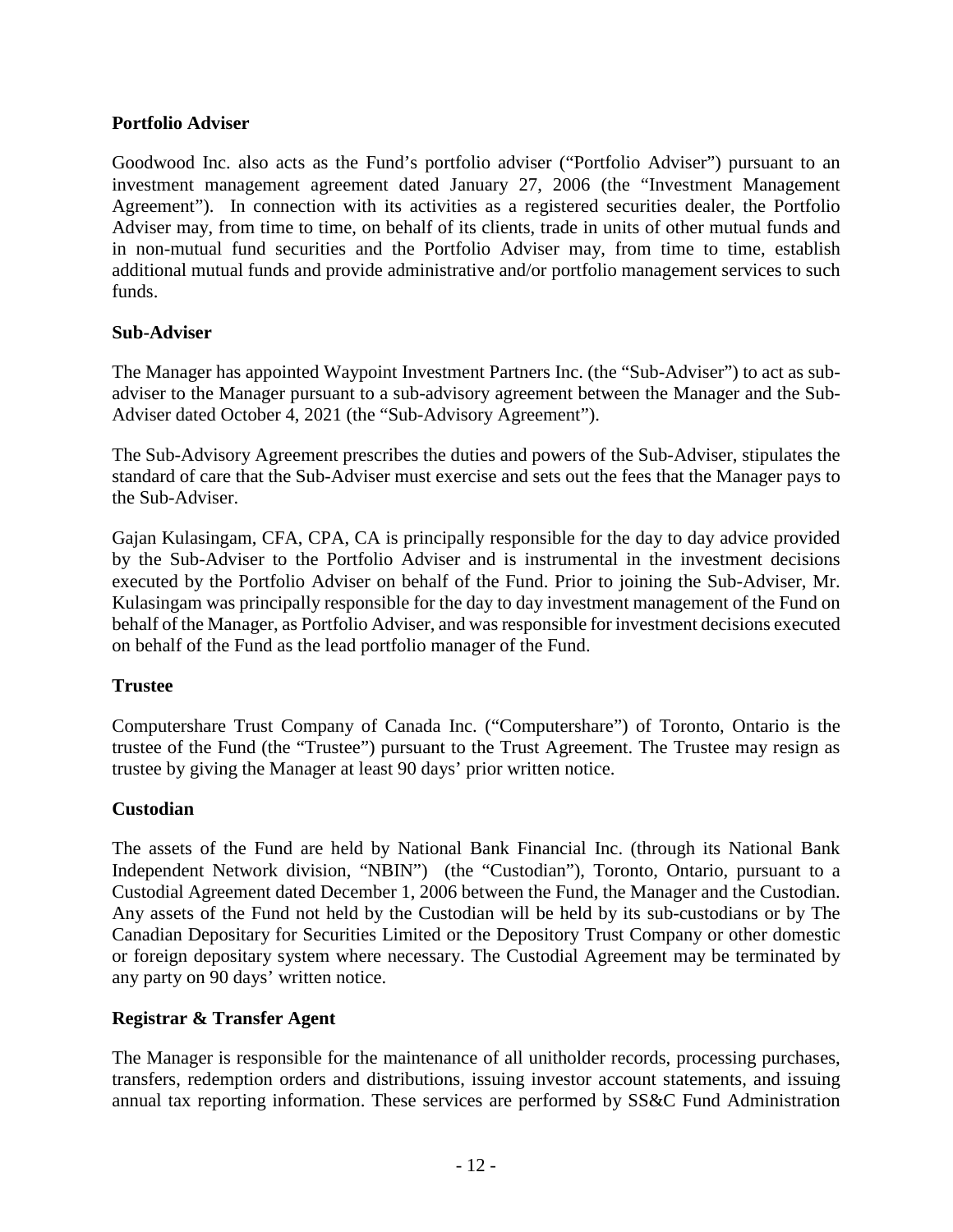Company on behalf of the Manager pursuant to a Unitholder Recordkeeping and Administration Agreement dated September 3, 2013, as amended, between the Manager, the Fund and SS&C Fund Administration Company.

#### **Auditor**

The auditor of the Fund is KPMG LLP, located at 333 Bay Street, Suite 4600, Toronto, Ontario, M5H 2S5.

## **BROKERAGE ARRANGEMENTS**

The Manager is responsible for placing orders to effect portfolio transactions on behalf of the Fund. These orders are allocated by the Manager to the brokers who offer the most advantageous prices to the Fund. It is anticipated that brokerage services may be provided by the Manager. In the event that the Manager provides such service, the order execution will be on terms and conditions no less favourable to the Fund than would otherwise be obtainable if the orders were placed through independent brokers and at commission rates equal or compatible to rates that would have been charged by independent brokers or dealers.

The Manager has no contractual arrangement to allocate the Fund's brokerage to any specific broker or dealer nor does the Fund engage in "soft dollar" transactions.

## **CONFLICTS OF INTEREST**

## **Principal Holders of Securities**

As at May 13, 2022, Gajan Kulasingam, Portfolio Manager of the Fund, and his wife Jaspreet Hansra-Kulasingam beneficially owned, directly or indirectly, more than 10% of the Units of a class of the Fund as follows:

|              |                   |              |                |                  | <b>Percentage</b> |
|--------------|-------------------|--------------|----------------|------------------|-------------------|
|              | <b>Unitholder</b> |              | <b>Type of</b> | <b>Number of</b> | of                |
| <b>Fund</b>  | <b>Name</b>       | <b>Class</b> | Ownership      | <b>Units</b>     | <b>Class</b>      |
| Goodwood     | Gajan             | $\mathbf{F}$ | Beneficially   | 30,552.2807      | 24.79%            |
| Capital Fund | Kulasingam        |              | and of record  |                  |                   |
| Goodwood     | Jaspreet          | $\mathbf{F}$ | Beneficially   | 22,195.5621      | 18.01%            |
| Capital Fund | Hansra-Kulas      |              | and of record  |                  |                   |
|              | ingam             |              |                |                  |                   |
| Goodwood     | Gajan             | $\mathbf{F}$ | Beneficially   | 102.5199         | 0.08%             |
| Capital Fund | Kulasingam        |              | (through)      |                  |                   |
|              |                   |              | Ketavi Inc.)   |                  |                   |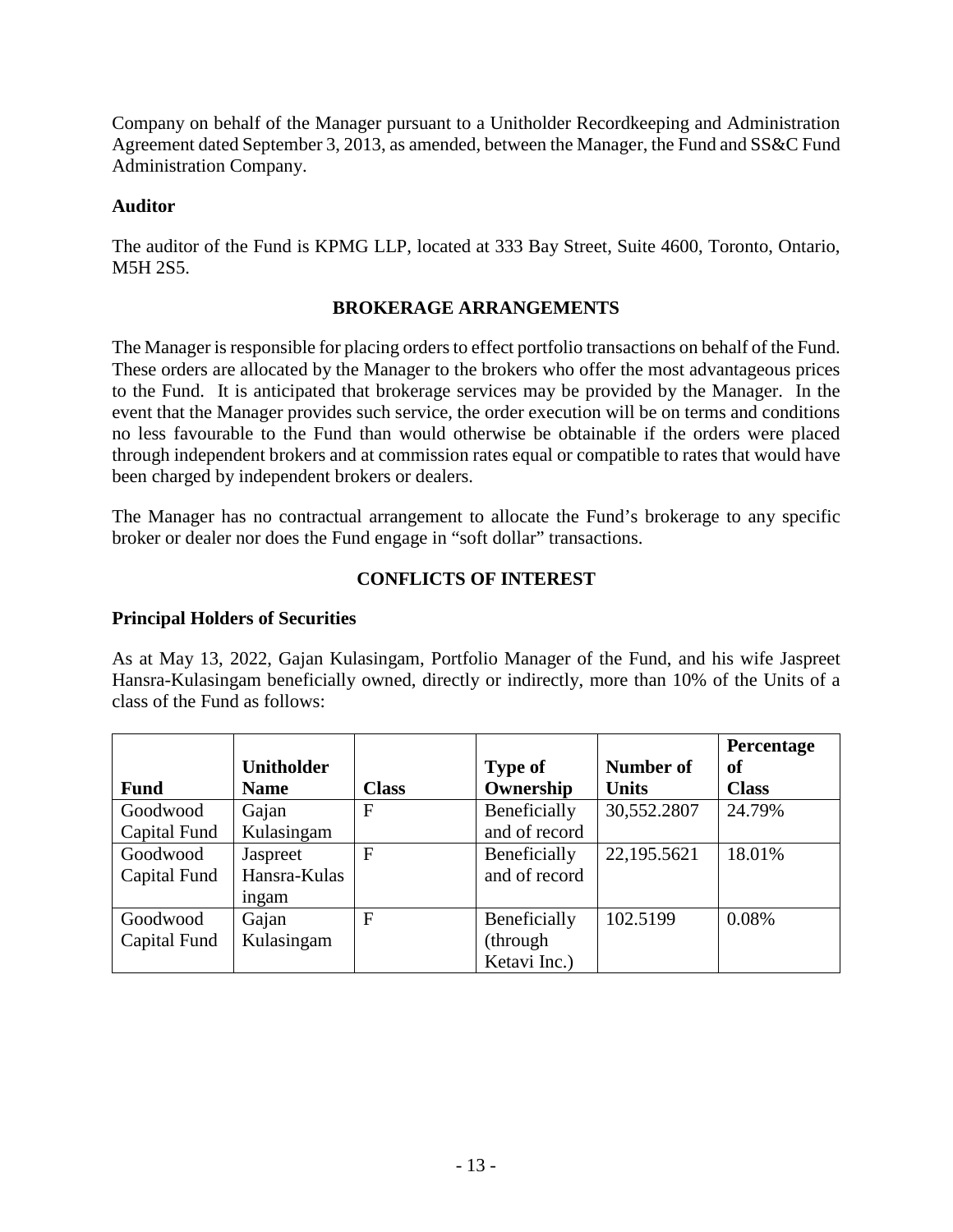The following diagram represents the share ownership structure of the Manager as of the date hereof:



## **MATERIAL CONTRACTS**

The material contracts of the Fund include:

- the Third Amended and Restated Trust Agreement dated June 11, 2014 between Computershare and the Manager;
- the Management Agreement dated January 27, 2006 between the Fund and the Manager;
- the Investment Management Agreement dated January 27, 2006 between the Manager, in its capacity as investment fund manager of the Fund, and the Manager, in its capacity as portfolio adviser of the Fund;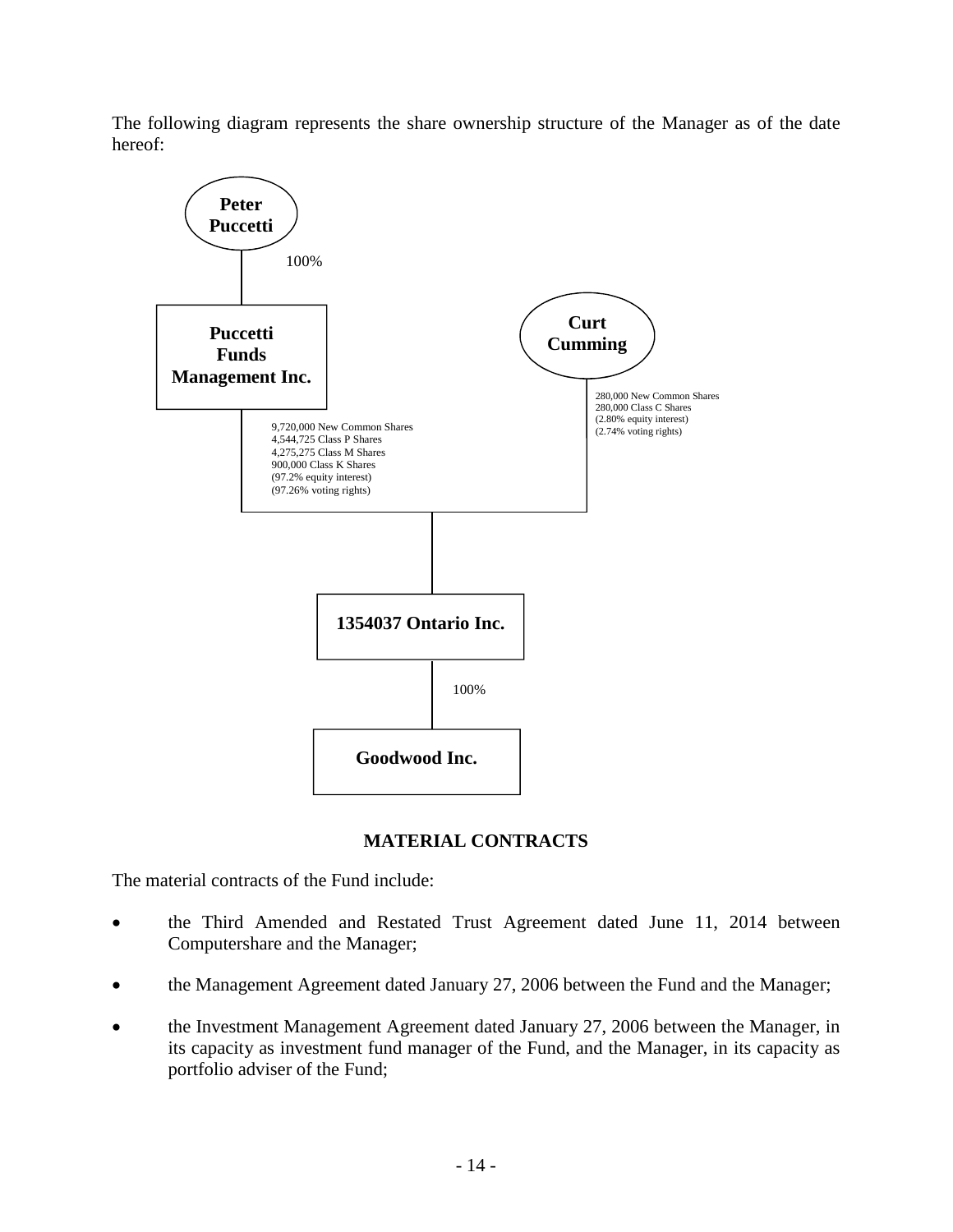- the Sub-Advisory Agreement dated October 4, 2021 between the Manager and the Sub-Adviser; and
- the Custodial Agreement dated December 1, 2006 between the Custodian, Manager and the Fund.

Copies of the material contracts are available for inspection during regular business hours at the principal office of the Manager.

#### **FUND GOVERNANCE**

#### **Generally**

The Manager (who is also the portfolio adviser of the Fund) has responsibility for governance of the Fund and maintains policies, procedures and guidelines concerning governance of the Fund. In addition to the policies, practices or guidelines applicable to the Fund relating to business practices, sales practices, risk management or internal conflicts already disclosed in this Annual Information Form, the Manager also has a Policies and Procedures Manual (the "Manual") which applies to all of its employees. The Manual is in place to ensure that all employees of the Manager are working with the sole purpose of doing what is best for the Manager's clients with no real or perceived conflicts of interest. The Manual provides mandatory policies in respect of the conduct of business including conflicts of interest, privacy and confidentiality.

Responsibility for all operations of the Manager resides with Peter H. Puccetti, Chairman, Chief Executive Officer and Chief Investment Officer, Curt S. Cumming, President, Chief Financial Officer and Secretary-Treasurer, and Kate Sherkey, Vice President and Chief Compliance Officer. The Manager is also responsible for the investment decisions of the Fund, including oversight of policies and procedures related to risk management, including liquidity risk management ("LRM"). LRM is part of the Fund's broader risk management process which includes the monitoring, measurement, testing and reporting of liquidity risks within the Fund. All actions of the Manager are overseen by the Board of Directors, which is composed of Peter H. Puccetti, Curt S. Cumming and Kate Sherkey. All actions of the Manager will be conducted in a manner consistent with an obligation to deal fairly with all clients when taking investment actions and that all efforts will be made to minimize the potential for any conflicts of interest which may arise. The Manager will not engage in any activity which may jeopardize its ability to render unbiased investment advice.

#### **Proxy Voting Policies and Procedures**

The Manager, in its capacity as manager and portfolio adviser of the Fund, is wholly responsible for establishing, monitoring and amending (if necessary) the policies and procedures relating to the voting of proxies received in connection with the Fund's portfolio securities.

The Manager's standing policy with respect to routine or commonly raised issues (such as the appointment of auditors or authorizing directors to fix remuneration of auditors) will be to vote according to management's recommendations. However, the Manager retains the discretion to depart from this standing policy on any proxy vote. In particular, the Manager may not vote in favour of management's recommendation on a routine matter if such recommendation is, on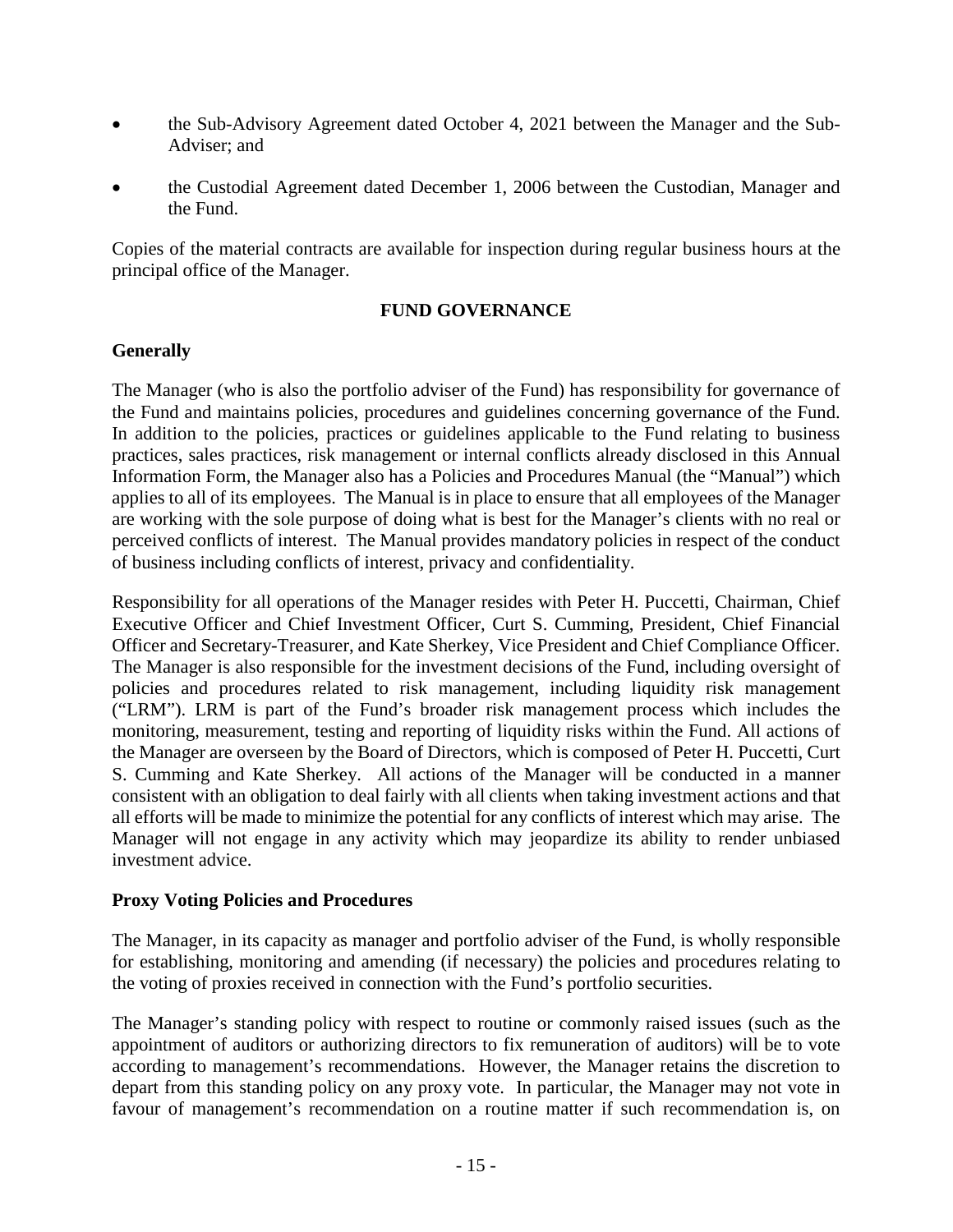balance, not in the best interests of the shareholders of that particular company having regard to the facts and circumstances existing at the time of such vote. The Manager may also solicit proxies and send out a dissendent's information circular where the Manager has an alternative proposal that, in the view of the Manager, if approved, would be in the best interest of the Fund, as a shareholder of the investee company.

In the event that a proxy vote presents a conflict between the interests of the Fund's unitholders and the interests of the Manager, the Manager will refer the conflict of interest to the IRC for its recommendation of the Manager's proposed voting of such proxies and will vote the relevant proxies in the manner that it believes is in the best interest of the Fund.

The Manager reviews the proxy voting record of the Fund on a quarterly basis to ensure that its policies and procedures are followed.

The proxy voting guidelines of the Fund are available on request by contacting the Manager at 416-203-2022. In addition, the proxy voting record for the Fund for the annual period ended June 30 of each year is available to any investor, free of charge, upon request at any time after August 31 of that year. The proxy voting record is also available on the Internet site of the Manager at www.goodwoodfunds.com.

## **Independent Review Committee**

In accordance with National Instrument 81-107 – *Independent Review Committee for Investment Funds* ("NI 81-107"), the Manager has established the IRC. The IRC is composed of three individuals, each of whom is independent of the Fund, the Manager and its affiliates.

The current members of the IRC and their principal occupations are as follows:

| Name and municipality of<br>residence   | <b>Principal Occupation</b>                                                         |
|-----------------------------------------|-------------------------------------------------------------------------------------|
| Rod McIsaac (Chair)<br>Toronto, Ontario | Corporate Director,<br>former Chairman and<br>CEO of HSBC<br>Securities (Canada)    |
| Edna A. Chu<br>Toronto, Ontario         | Lawyer, Compliance<br>Consultant                                                    |
| Ken Thomson<br>Toronto, Ontario         | President, Universal<br>Financial Corp., an<br><b>Investment Holding</b><br>Company |

The IRC has adopted a written charter that includes its mandate, responsibilities and functions, and the policies and procedures it will follow when performing its functions. In accordance with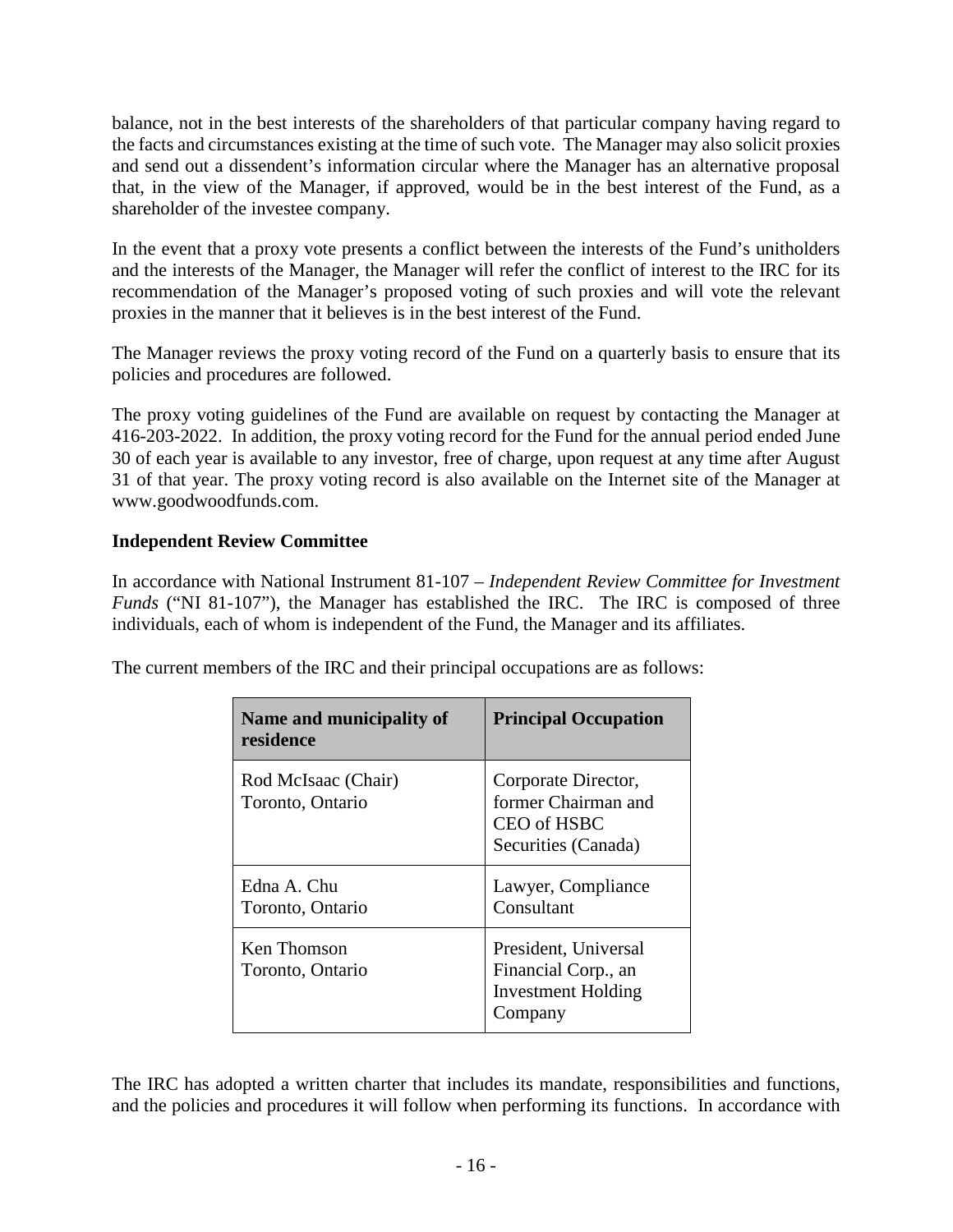NI 81-107, the mandate of the IRC is to consider and provide recommendations to the Manager on conflicts of interest to which the Manager is subject when managing the Fund. The Manager is required under NI 81-107 to identify conflicts of interest inherent in its management of the Fund, and request input from the IRC on how it manages those conflicts of interest, as well as on its written policies and procedures outlining its management of those conflicts of interest. The Manager must refer its proposed course of action in respect of any such conflict of interest matters to the IRC for its review. Certain matters require the IRC's prior approval, but in most cases, the IRC will provide a recommendation to the Manager as to whether or not, in the opinion of the IRC, the Manager's proposed action will provide a fair and reasonable result for the Fund. For recurring conflict of interest matters, the IRC can provide the Manager with standing instructions.

The IRC will report annually to unitholders of the Fund on its activities, as required by NI 81-107. The reports of the IRC will be available free of charge from the Manager on request by contacting the Manager at invest@goodwoodfunds.com and will be posted on the Manager's website at www.goodwoodfunds.com. The annual report of the IRC will be available on or about March 31 in each year.

## **REMUNERATION OF DIRECTORS, OFFICERS, TRUSTEE AND THE IRC**

No payment or reimbursement has been made to the directors and officers of the Manager by the Fund in the financial year ended December 31, 2021. Pursuant to the Trust Agreement, the Trustee is entitled to receive from the Fund trustee fees. For the financial year ended December 31, 2021, the Fund paid to the Trustee, in the aggregate, \$10,000.00, plus applicable taxes, for the Trustee's services.

For the financial year ended December 31, 2021, the aggregate compensation paid to the then existing members of the IRC by the Fund was \$2,786.32, plus applicable taxes, and the compensation paid to each member of the IRC by the Fund was as follows:

| <b>IRC</b> Member   | <b>Total individual compensation</b><br>(excluding applicable taxes) |
|---------------------|----------------------------------------------------------------------|
| Rod McIsaac (Chair) | \$1,339.78                                                           |
| Edna A. Chu         | \$756.16                                                             |
| Ken Thomson         | \$690.38                                                             |

# **LEGAL AND ADMINISTRATIVE PROCEEDINGS**

There are currently no legal or administrative proceedings involving the Fund or the Manager.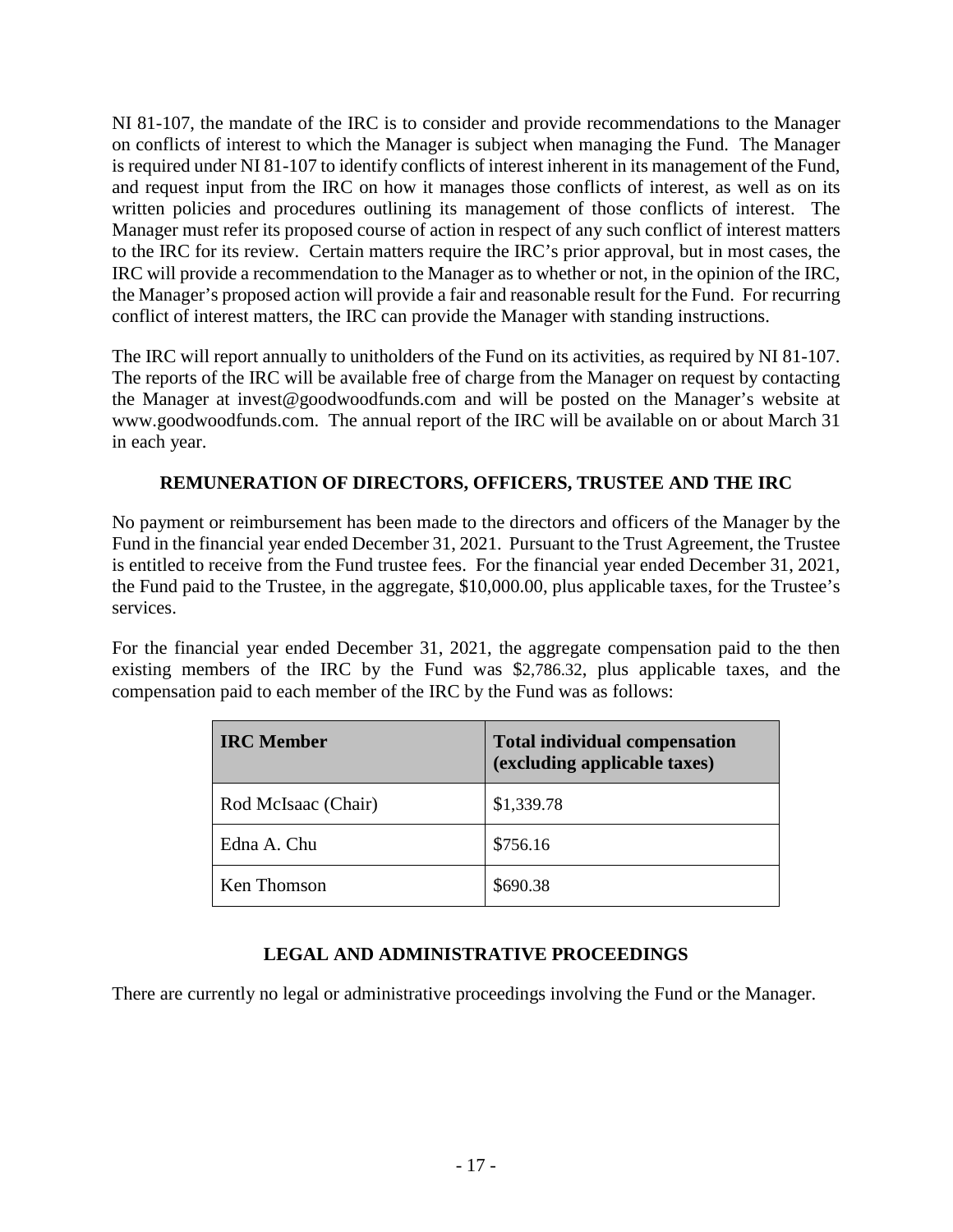#### **GOODWOOD CAPITAL FUND**

#### **CERTIFICATE OF THE FUND, MANAGER AND PROMOTER**

This annual information form, together with the simplified prospectus and the documents incorporated by reference into the simplified prospectus, constitute full, true and plain disclosure of all material facts relating to the securities offered by the simplified prospectus, as required by the securities legislation of each of the provinces and territories of Canada and do not contain any misrepresentations.

**DATED** June 2, 2022.

*(signed) "Peter H. Puccetti" (signed) "Curt S. Cumming"* 

Peter H. Puccetti, CFA Chief Executive Officer

 Curt S. Cumming Chief Financial Officer

On behalf of the Board of Directors of Goodwood Inc. as the promoter and manager of the Fund and on behalf of the Trustee of the Fund

*(signed) "Kate Sherkey"* 

Kate Sherkey, CFA **Director**